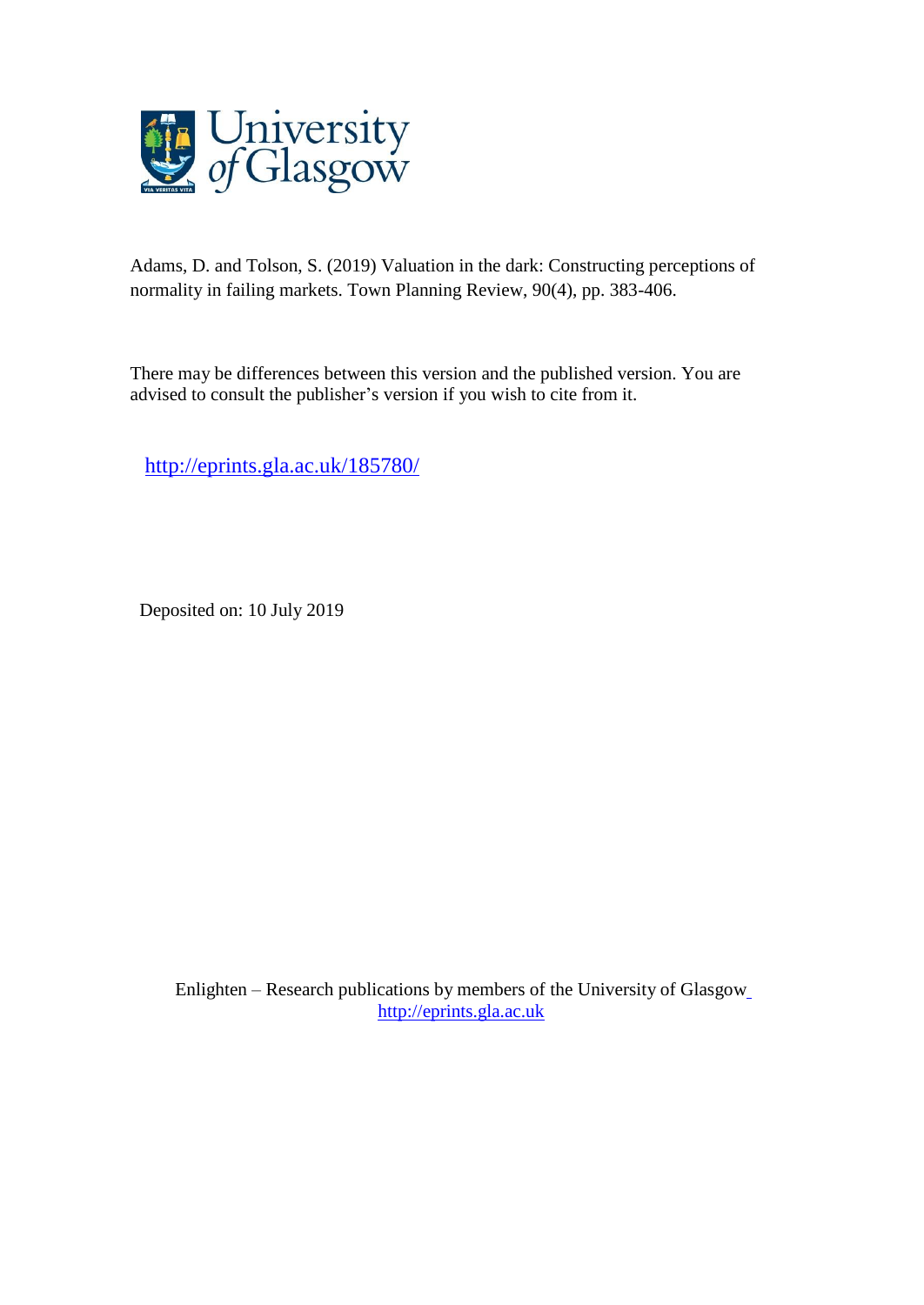# **VALUATION IN THE DARK: CONSTRUCTING PERCEPTIONS OF NORMALITY IN FAILING MARKETS**

Paper accepted for publication in Town Planning Review

#### **Professor David Adams**

Urban Studies, School of Social and Political Sciences, University of Glasgow 25 Bute Gardens, Glasgow G12 8RS E-mail: [david.adams@glasgow.ac.uk](mailto:david.adams@glasgow.ac.uk)

**Steven Tolson**  Independent Real Estate Consultant E-mail: [stolson@btinternet.com](mailto:stolson@btinternet.com)

### **Abstract**

This paper explores the challenging task of assigning value to land in 'thin' or 'fragile' property markets characterised by economic restructuring and capital flight. Such markets are frequently epitomised by low demand and substantial uncertainty. The paper draws on detailed interview evidence with professional valuers to reveal the difficulties they experience in seeking to apply traditional valuation methods in one such failing market. Reliance on their own experience and professional judgement reinforces the role of valuers as market-makers with the desire to uphold perceptions of normality by placing a value of land that theoretically might appear to have none.

# **Keywords**

Chartered surveyors; Compulsory sale orders; Thin urban land markets; Vacant and derelict land; Valuation methods

# **1. INTRODUCTION**

Markets are seen in institutional theory as social constructs, reflective of the prevailing power and social relations that characterise particular places at particular times. Their performance is driven by how specific networks of market actors, which may include "brokers, market analysts, attorneys, lenders, building managers, investors, title companies, architects, and designers, builders and general contractors, engineers, environmental analysts, appraisers, planners, and surveyors" (Weber 2016: 594) apply, interpret, challenge and potentially transform market institutions. These are the 'rules of the game', which, according to Jepperson (1991), can be usefully divided between what he calls 'regimes' and 'cultures'. The first of these, regimes, refers to explicitly-codified rules and sanctions that are enforced by a central authority. But the second, cultures - as evident in the informal norms, customs, and conventions acknowledged by market actors - can be just as important in explaining market performance.

Understanding how actors mediate these different carriers of institutionalism has become an important theme of research into how land and property markets operate as social constructs. For example, in her work on Chicago, Weber (2016) argues that property development cycles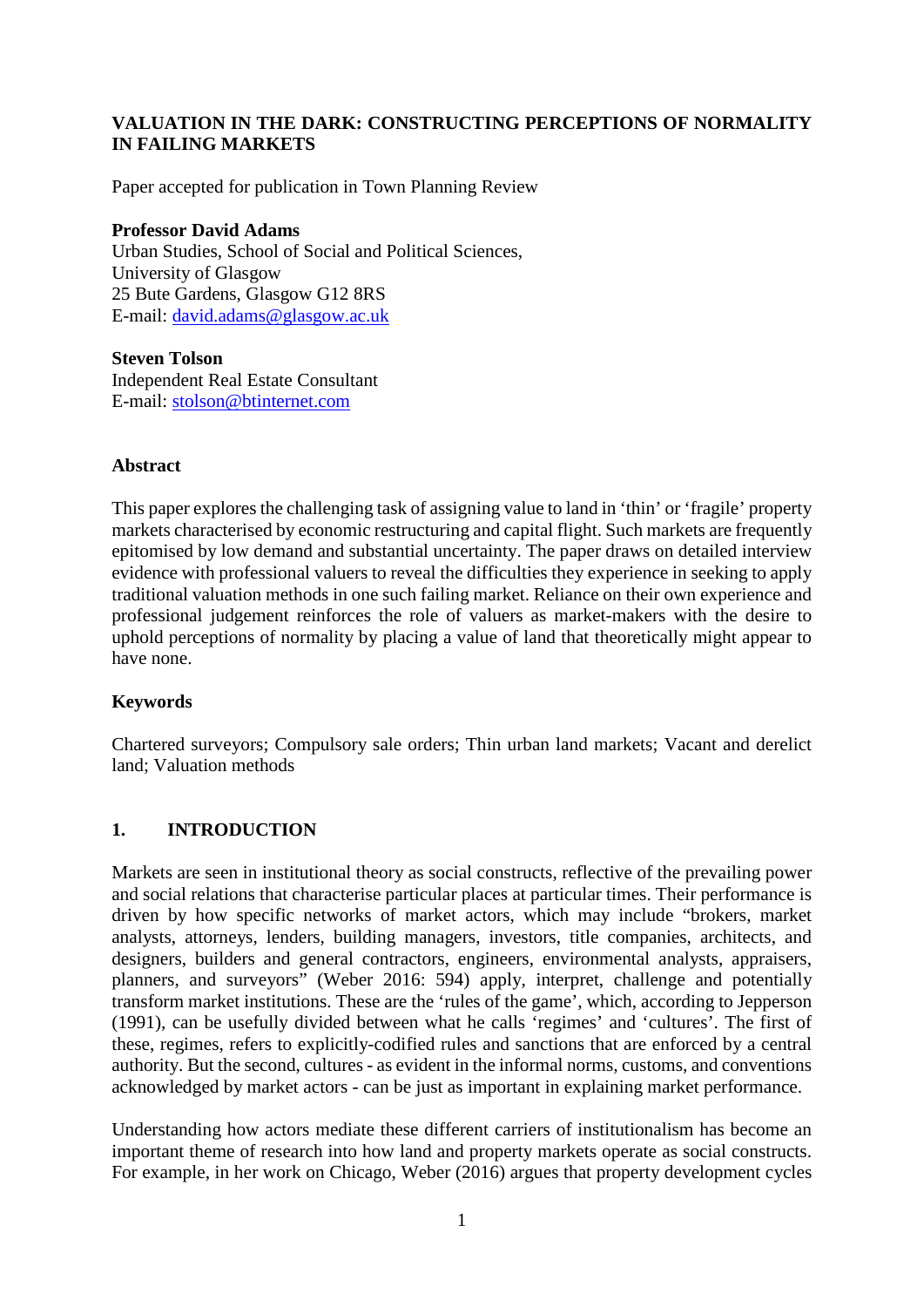can be explained as much by the performance of market actors as by some formulaic economic rhythm. This happens as actors deploy standardised meanings or 'market devices' (such as 'highest and best use' or 'obsolescence'), operate collectively and in concert, and generate statistical predictions that may unduly bolster confidence in the future.

In a different context, Henneberry and Roberts (2008) explore how the commonly-used and self-referential practice of portfolio benchmarking determined the investment strategies of UK property fund managers, leading to convergent fund structures that produced sub-optimal returns and generated barriers to geographical diversification. Crucially, they argue that benchmarking is not simply pursued within the market, but in practice makes the market. Similarly, Smith *et al*. (2006) identified the critical role of market intermediaries (solicitors, estate agents, surveyors and developers) in scripting the performance of the Edinburgh housing market during the upturn of the late 1990s, even to the extent of exacerbating the boom and creating potential destabilisation. As these sources suggest, knowing how market actors acknowledge, interpret and deploy particular regimes and cultures provides an essential entry point to understanding how specific local markets are socially constructed.

According to Adams and Tiesdell (2010), seeing markets in this way has three crucial implications for planners. First, it is important that planners recognise that "Markets are social constructs; they are not 'natural phenomena' " (Oxley, 2004: 59), since they are deeply conditioned by humanly devised rules, norms and regulations, and reflect dominant powers and interests. Second, as market structures are underpinned by State protection and regulation, planners are often as equally well placed to script market performance as other market actors and intermediaries. Third, "These insights into market construction produce a strongly disaggregated view of market structures, with each sub- or local market reflective of its own routines, procedures, distinctive relations, social culture, and other institutions … There is thus no single land and property market, but many markets, each reflecting the different ways in which development cultures play out in different localities" (Adams and Tiesdell, 2010: 194).

Up to now, there has been relatively little research into how such insights on market construction and performance apply where economic activity is scarce rather than plentiful. In seeking to fill this gap, we draw in new empirical evidence to investigate how market intermediaries struggle to uphold perceived normality when obliged to stretch their usual set of rules, norms and conventions almost to breaking point. The specific focus of the paper is on the challenging task of assigning some kind of value to urban land within what Healey (1991) has described as 'thin' or 'fragile' property markets characterised by economic restructuring and capital flight. Such markets often also contain pockets of low-value residential property which once housed those who worked in the industrial operations.

Significantly, the paper argues that this task involves calculative practices (see Miller, 1994 and 2001) that are not just highly problematic *per se* but which may also serve to delay or deter the prospects of regeneration. Here, we concentrate on the modus operandi of professionallyqualified valuers in grappling with what they themselves will often describe as market failure. Through detailed empirical work conducted in one particular fragile market, the paper presents a rare insight into how individual valuers attempt to put a value on land in places where there may be little or no private development demand. It thus provides one of the few studies of its kind to explore how valuers as potential 'market-makers' actually go about their work within an urban regeneration context. The paper also tests the reaction of those interviewed to what might soon be a radical policy intervention deliberately intended to reconstruct such markets and make them work more effectively. Rather than rely on traditional valuation methods to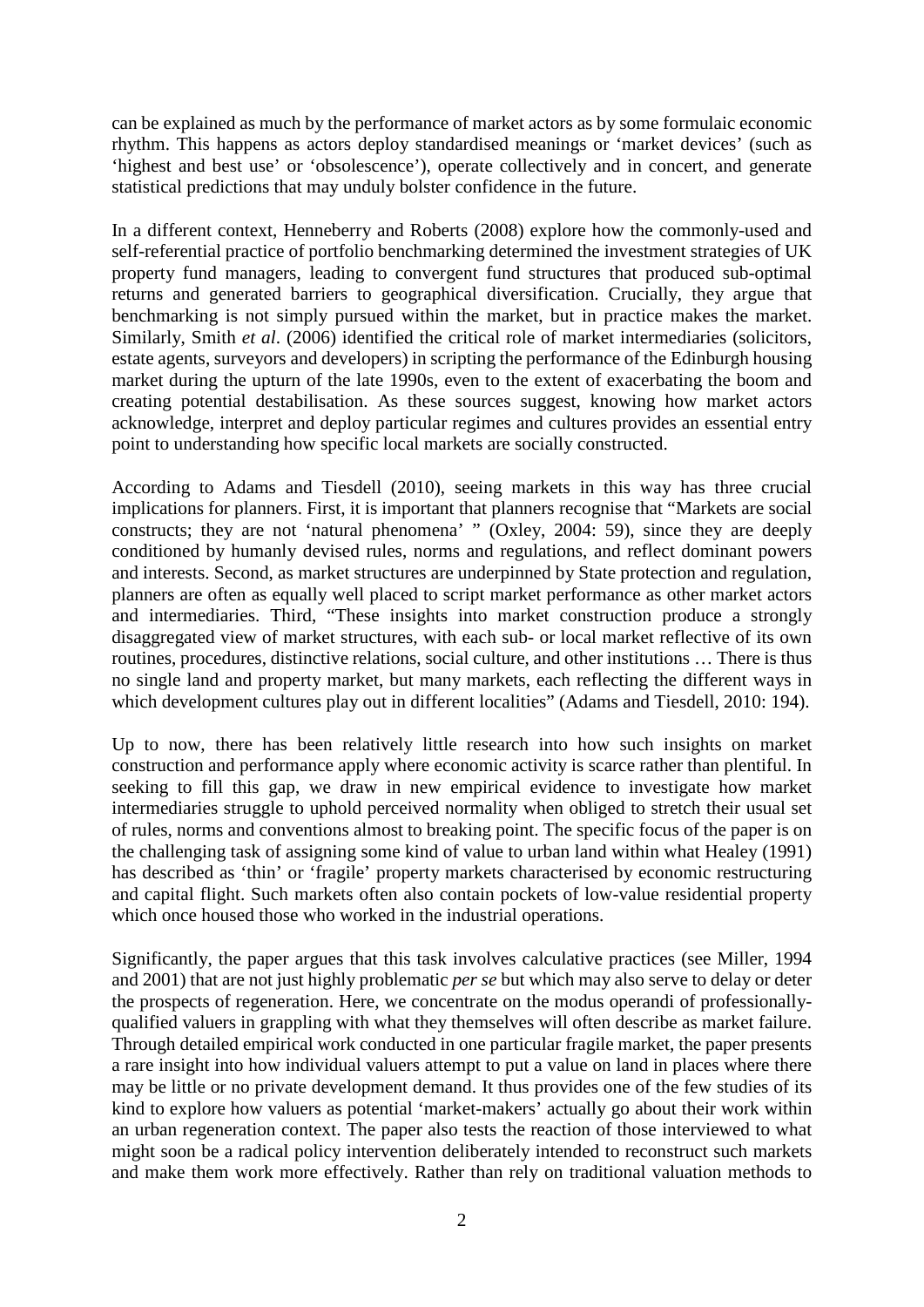assess how much such land is worth, this proposal involves the introduction of powers enabling municipalities to require that urban vacant and derelict land be offered for sale by public auction without any reserve price.

The next section explores what is already known about valuation practices in thin markets and especially within urban regeneration areas. Although there is now a very significant literature on valuation in general, remarkably few papers have specifically investigated how valuers work within a regeneration context. The section therefore seeks to connect relevant aspects of the general literature to the focus on valuation in regeneration areas provided by more specialist research. It concludes by highlighting key areas for enquiry subsequently picked up in the empirical work. Section 3 introduces the study area of North Glasgow and outlines the research method. Section 4 presents the detailed results of our eleven interviews with professionallyqualified valuers who have experience of working in the study area. The story they tell is that of a failing market with little demand, where they struggle to apply traditional methods and in which they see public-sector intervention as essential to reconstructing the market and resolving market failure. The implications of these findings, and the overall research conclusions, are set out in the final section.

# **2. VALUATION IN URBAN REGENERATION AREAS**

#### *Thin real estate markets*

The concept of thin markets in the real estate literature has focused on scarcity of demand (and thus of transaction evidence) created at particular points in time by economic cycles, rather than that evident in particular places over time due to structural economic decline. Nevertheless, this broader literature offers important clues on how to interpret the operation of real estate markets in low demand areas. Crosby et al. (2009), for example, consider whether sales that do take place in economic downturns with very low trading activity should be regarded as 'forced sales' not representative of market value. Significantly, they place emphasis on whether the property has been marketed for an appropriate period, rather than on the number of potential buyers *per se*, concluding that "If a vendor has to sell a property *for any reason*, the price realised in the market could be assumed to represent market price if the property is afforded a normal marketing period and process" (Crosby et al., 2009: 11, emphasis in original).

From an American perspective, Fisher *et al* (2003) compare liquidity in the securities markets with that in real estate markets. With securities, constant liquidity is achieved through rapid and relentless price adjustments, making immediate sale always possible even if a lower price must be accepted. In securities markets, price and expected time on the market are therefore conflated into a single dimension, which they term liquidity-adjusted price. In real estate markets, these dimensions remain separate because liquidity varies over the economic cycle, as it is easier to sell assets in an upturn and harder in a downturn. They argue that the failure of most real estate price indices to take account of such variable liquidity is a serious weakness, since they do not provide a proper comparison of prices achieved at different points over the economic cycle. To address this weakness, Fisher *el at* (2003) define and develop the concept of 'constant-liquidity value' which through econometric modelling they apply to test the rigour of well-established US transaction price property indices. This showed that "the constantliquidity value index displays greater cycle amplitude and greater volatility compared to the variable-liquidity transaction price indices" Fisher *el at* (2003: 296). As this suggests, when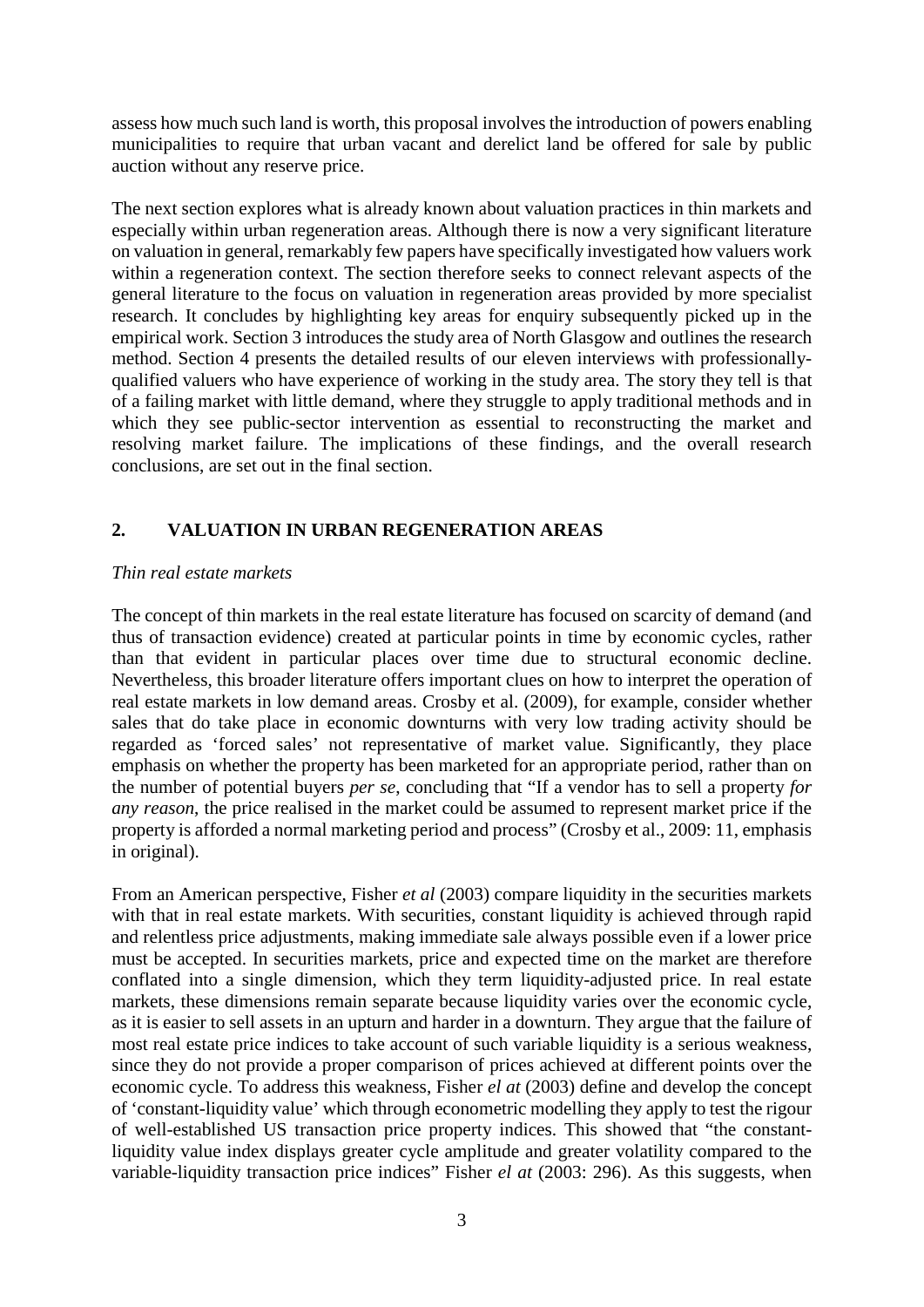economic downturns create thin real estate markets, even though market values may appear to have fallen, they may still overstate what property is really worth because such values cannot usually be achieved within a normal marketing period. Such insights, which point to the contingent nature of markets, also have relevance to markets where thinness is longstanding rather than temporary and is attributable to economic decline rather economic cycles.

### *The calculative practices of valuation*

In UK real estate, the term 'valuation' is generally used to describe some form of independent estimate of the price likely to be achieved for a particular asset in land or property were it to be offered for sale (or lease) under certain assumptions, while the term 'appraisal' is generally reserved for estimates made on behalf of a particular party, taking account of their particular circumstances and project proposals. While the valuer making the estimate is not required by law to be professionally qualified, most valuations of any significance, and especially those upon which reliance is placed by lending institutions or in company accounts, are normally undertaken by those qualified as chartered surveyors, whose conduct and methods are regulated by their professional body, the Royal Institution of Chartered Surveyors (RICS). In the US, where the terms valuation and appraisal are used more interchangeably, the person referred to as a valuer in the UK is generally called as 'appraiser' (Sayce *et al.*, 2006).

In recent decades, the RICS has begun to see itself as a global body and has reframed its professional requirements and guidance on valuation standards for an international audience. In institutional terms, the powerful regimes created by these professional standards help define what Crosby and Henneberry (2017: 188) call "the calculative practices that relate to the valuation of real property". However, such practices achieve meaning only through diffused operation, leaving significant scope for the influence of professional cultures. Indeed, they are transmitted, revised or reinforced from one generation of surveyors to another as much by custom and professional education as by regulation. Reliance on rules of thumb and the 'market devices' identified by Weber (2016) can thus be crucial here, as shown later in the paper.

Significantly, a surveyor's opinion of value, along with their assessment of a whole raft of circumstances that may inform that value, will influence decisions taken by lenders and public funding agencies, as well as those of immediate vendors and purchasers. Often that opinion will be quoted as relevant to later valuations and transactions, thus reinforcing the connectivity of one particular expert opinion to subsequent market events. Valuers thus play a pivotal role in the way real estate markets are socially constructed, not merely by picking up, reflecting and conveying market sentiment, but in pioneering its twists and turns as they provide what many regard as expert commentary on future market prospects. In this way, professional valuers operate as one type of 'market-maker' in the sense highlighted by Smith *et al.* (2006: 86) since the manner in which "they perform their professionalism is itself part of the economic formatting of markets."

Academic research on the practices of valuation has focused mainly on issues of accuracy, variation and bias (Crosby, 2000). The ability of valuers correctly to identify subsequent sale prices is the main focus of studies of valuation accuracy. Research on valuation variation has explored the extent to which two or more valuers, when asked to undertake exactly the same valuation, may produce different results. Studies of valuation bias explore the possibility that valuations may be consistently too high or low because particular forms of evidence are given too much or too little weight by valuers. As this extensive body of research demonstrates, valuation is certainly not an exact science but requires what the RICS (2012: 6) describes as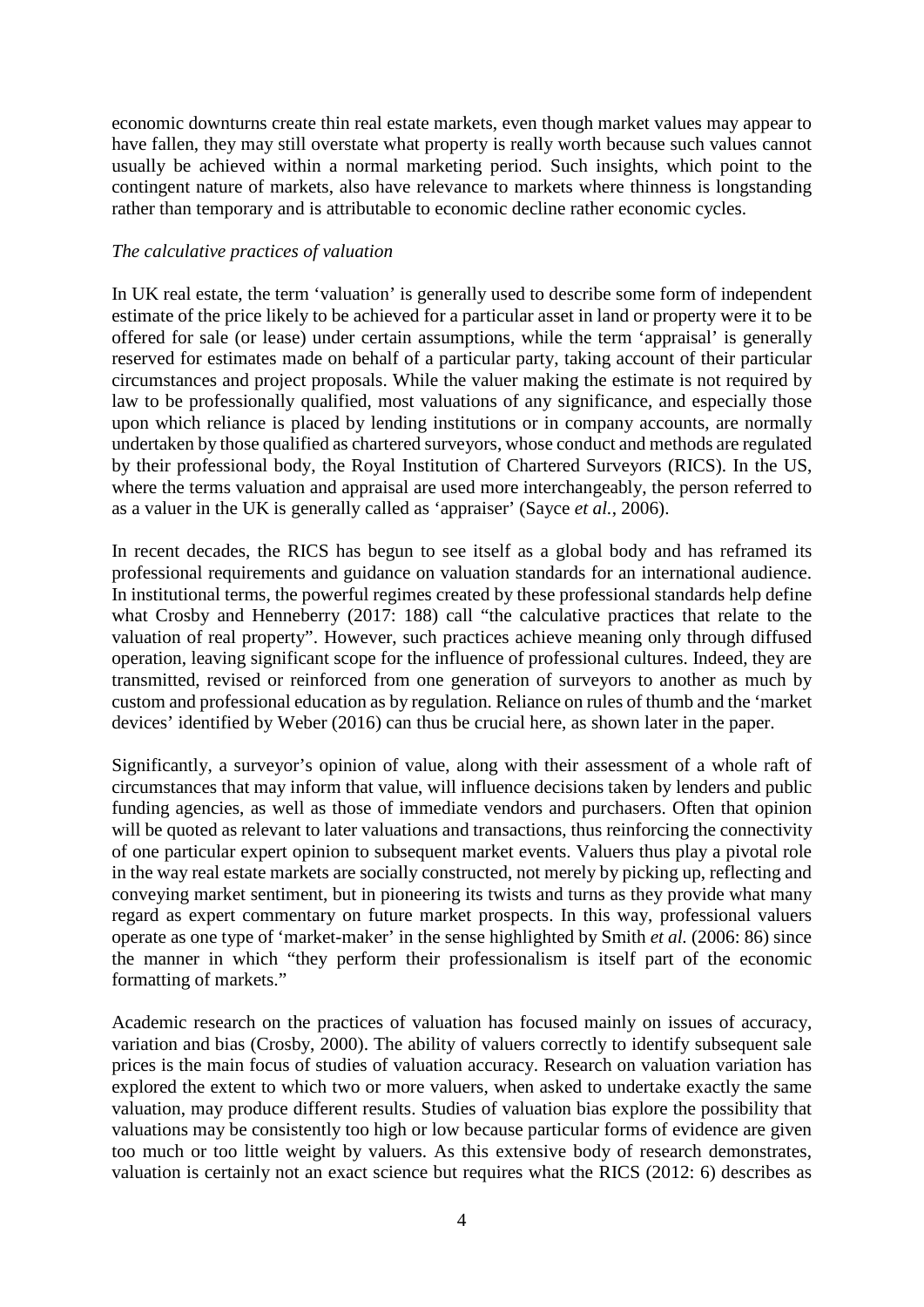"careful interpretation and exercise of judgement" in assessing the available evidence and other relevant information. The valuation community thus plays a pivotal role in the social construction of markets, especially as its professional networks provide the opportunity to cross-check perceptions of value and market performance with fellow experts.

Most previous studies have explored the valuation process in well-established real estate markets, such as those for investment property and housing. Indeed, apart from the work of Adair *et al* (2005) and the earlier study by Adams *et al*. (1985), there has been remarkably little research on how the calculative practices of professional valuation help construct the relatively thin real estate markets found in urban regeneration areas. Through interviewing leading market participants, including developers and financiers as well as valuers, Adair *et al* (2005) identified key risks and uncertainties that influence the professional valuation task in regeneration areas. They concluded that "The valuation of urban regeneration land is said to be one of the most vexed issues in the appraisal of projects due to a lack of data transparency in urban regeneration markets, shortcomings in traditional appraisal methodologies and complexities of public sector grant procedures" (Adair *et al*., 2005: 213).

Taking a different approach, Adams *et al.* (1985) grounded their work in a specific locality, looking in detail at how valuation practices affected the redevelopment prospects of some 50 sites in Manchester, UK. Crucially, they suggested that conventional valuation practices were an important reason why "Land prices in inner cities are … revised downwards only slowly and reluctantly in response to lack of demand or excess supply", and found that this "creates a blockage in the development process and prolongs the period of vacancy" (Adams *et al.*, 1985: 172). Both these studies pointed to the contingent nature of such valuations, but neither offered detailed evidence on exactly how professional valuers go about their task within the kind of failing market found in many regeneration areas. As a contribution towards filling this research gap in Section 4, we now turn to consider alternative valuation methods in more detail.

#### *Alternative methods of valuation*

Chartered surveyors generally recognise five main methods by which land and property can be valued (Sayce *et al*., 2006). These five methods respectively involve the comparison with recent sales of similar land or property; the calculation of residual development land value after projected costs and desired profits have been deducted from projected revenues in the case of land or property with development potential; the capitalisation of rental income in the case of investment property; some linkage to the profitability of the occupying business in the case of hotels, public houses and other similar uses; and for specialist properties such as power stations or chemical plants, the cost to the owner of replacing the building were that ever to become necessary. Each rely on expert judgements to construct perceptions of value, drawing on rules and conventions that have emerged among the professional community over a long period of time.

As far as development land is concerned, the valuer must choose between the comparable and residual methods, each of which we now explore in more detail. However, neither method is readily suited to regeneration areas characterised by market failure, where factors such as contamination, low demand, landowner inertia and paucity of information create "one of the most challenging tasks confronting the valuation profession today" (Adair *et al*, 2005: 215).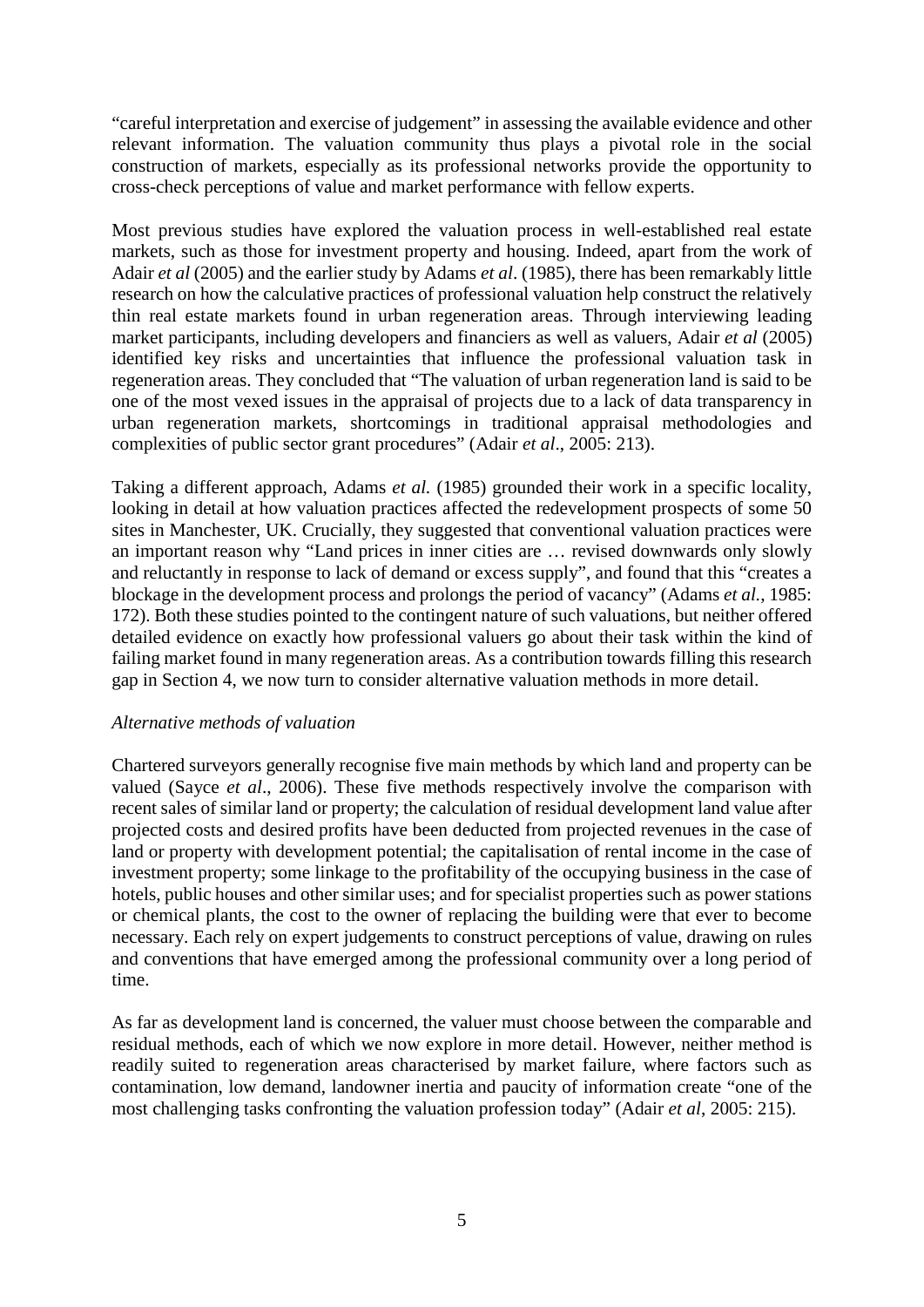### *Comparable valuation*

According to the RICS (2012: 3), valuers should look for six qualities in comparable evidence of previous transactions, namely that it is

- "comprehensive ideally a number of comparables rather than a single transaction or event
- very similar ideally identical to the item being valued
- recent  $-$  i.e. representative of the current market
- the result of an arm's length transaction in the open market
- verifiable, so far as practicable
- consistent with local market practice."

Such requirements represent an ideal which Crosby and Henneberry (2017) argue is impossible to achieve. Indeed, the RICS (2012) acknowledges that "It is relatively rare to find two identical comparables" (p. 9). This highlights the need for valuers "to make a qualitative judgement based on experience and a broad knowledge of the local market" (p. 10). This takes valuers well beyond mere passive observation of market conditions. Expert judgements made in the face of uncertainty and partial information can take on a life of their own, and then become incorporated within broader perceptions of future market prospects. At what point, however, does the exercise of a valuer's professional judgement turn from the common sense application of broader experience to become the ingenious art of market construction in its own right? The answer must depend on how far available evidence departs from the six qualities identified above. Where evidence is reasonably robust and plentiful, even if not necessarily ideal, it will be harder for a small group of valuers, let alone a single valuer, to lead the market in particular directions. Sales or leases of similar retail units in large shopping centres probably fall into this category.

Yet, as the RICS (2008: 7) itself acknowledges, "urban sites and existing buildings with development potential, do not easily lend themselves to valuation by comparison." This is as much due to "the differences from site to site (for example in terms of development potential or construction cost)" (RICS, 2008: 7) as to the relative infrequency of such transactions in the first place. Yet, despite the fact that "the unique characteristics of urban regeneration sites made it extremely unlikely that good comparable evidence was available with the possible exception of housing sites", Adair *et al.* (2005: 221-222) found that "The use of comparables was the instinctive first choice of many valuers." In institutional terms, this highlights the deeplyembedded influence of professional culture in valuation practice. Nevertheless, there is very little research on exactly how valuers seek to fashion estimates of land value out of scarce comparable evidence in thin markets.

Where information is scarce or unreliable, does 'valuation in the dark' really matter, apart perhaps from providing a particular client with a figure that may not be entirely reliable? This of course depends on the knock-on effect of such calculative practices. For if doubtful comparable valuations have a broader impact in reinforcing market perceptions and framing the behaviour of other significant market actors, such as lenders and public funding agencies, they may indeed play an important role in market construction and reconstruction. Research on the commercial property investments market has demonstrated how valuations can act as an important benchmark for subsequent decision-making. Baum *et al*. (2000), for example, found that over half of the investment fund managers they interviewed would not sell assets below valuation, primarily because this made it problematic to secure necessary approvals from trustees and other executive bodies. In inner Manchester, Adams *et al.* (1985: 172) concluded that "the comparative method is felt to underpin existing values, even when no longer justified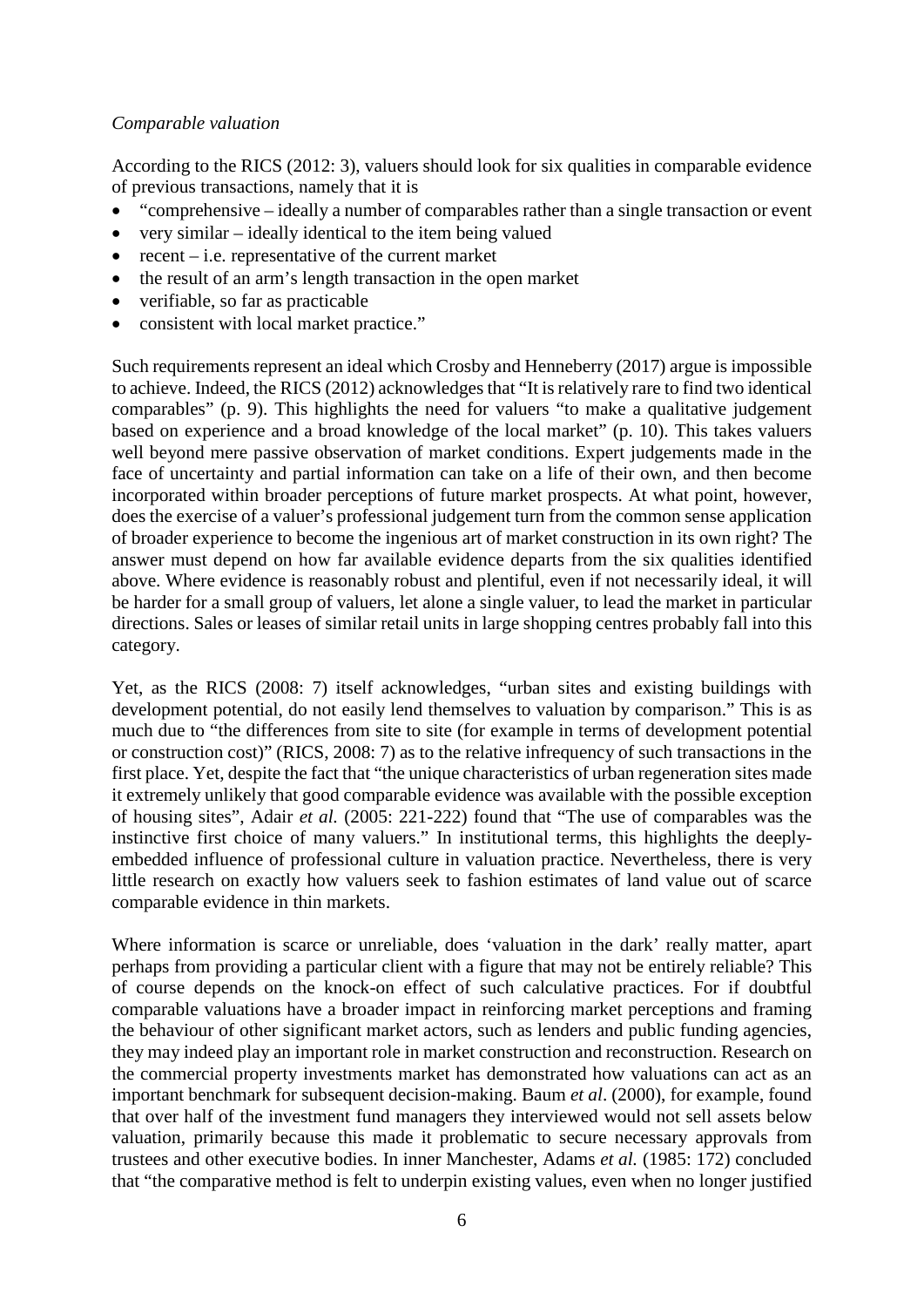by the level of demand", thus delaying or preventing downward market adjustment. It is therefore essential to know much more about the practice of comparable valuation, and exactly how it operates in such thin markets. The findings we present later in the paper seek to address this.

### *Residual valuation*

According to the RICS (2008: 9) "a residual valuation can be expressed as a simple equation: (value of completed development) – (development costs + developer's profit) = land value". A residual valuation has the distinct advantage of tying estimates of land value to proposed or potential development projects for the land. Yet, it has one major disadvantage. Minor changes in the assumptions made on development costs and revenues, let alone developer's profits, can have a disproportionate impact on the final figure. Such variations are less important if the land is to be offered for competitive sale, for the developer able to construct the highest residual valuation will be best placed to win the competition, and that valuation necessarily becomes the best appraisal of land value. However, valuations are required for many different purposes, and where there is no competitive sale, it can be difficult to determine which residual is the most reliable. This dilemma is even more pronounced in regeneration areas where, as Adair *et al*. (2005) point out, risks and uncertainties are even greater as a result of potential contamination, low demand and often planning uncertainties.

Nevertheless, Adair *et al.* (2005) found that nine of out ten valuers they interviewed preferred to start estimating the value of urban regeneration land by means of the residual method and then cross-check the results against relevant comparable evidence. This seems a pragmatic solution, apart from one important proviso. This is that, in declining markets, residual valuations will normally produce a lower figure than comparable valuations which tend to be grounded in a relatively limited numbers of more historic transactions (Adams *et al*., 1985). So what happens when an owner is presented with a residual valuation that is significantly lower than what they might previously have believed the land to be worth? As might be expected owners are reluctant "to accept a nil or negative value for their land, particularly where the land has a current beneficial use as a car park or as open storage" (Adair *et al.*, 2005: 222).

This ties in with extensive earlier work on unrealistic owner expectations of land value in thin markets (Gloster and Smith, 1989; Howes 1989; English Partnerships, 2006). The Urban Task Force (1999: 29), for example, found that "landowners often have unrealistic expectations of what their site is worth or feel unable to release sites because of the inflated values that are recorded in their accounting books", while Syms (2010) thought it common for landowners to hold unrealistic expectations of both land value and actual prices likely to be offered by potential developers. As CPRE (2014) has argued, if landowners keep brownfield land off the market because they believe its value will increase in future, sites may remain vacant for a significant period of time. Such behaviour could be interpreted in the context of option pricing theory, which suggests that the value of development land includes the value of an option to commence construction at some optimal time in the future (Grenadier, 1995). That of course depends on whether there is any real prospect of substantial change in development circumstances in the foreseeable future, which is why option pricing theory is better attuned to analysing how landowners may react to economic cycles than to structural economic decline.

It is therefore essential to find out more about how the process of residual valuation works in practice in thin property markets, and crucially about how the results interact with owner expectations. For despite the theoretical attraction of the residual method, previous research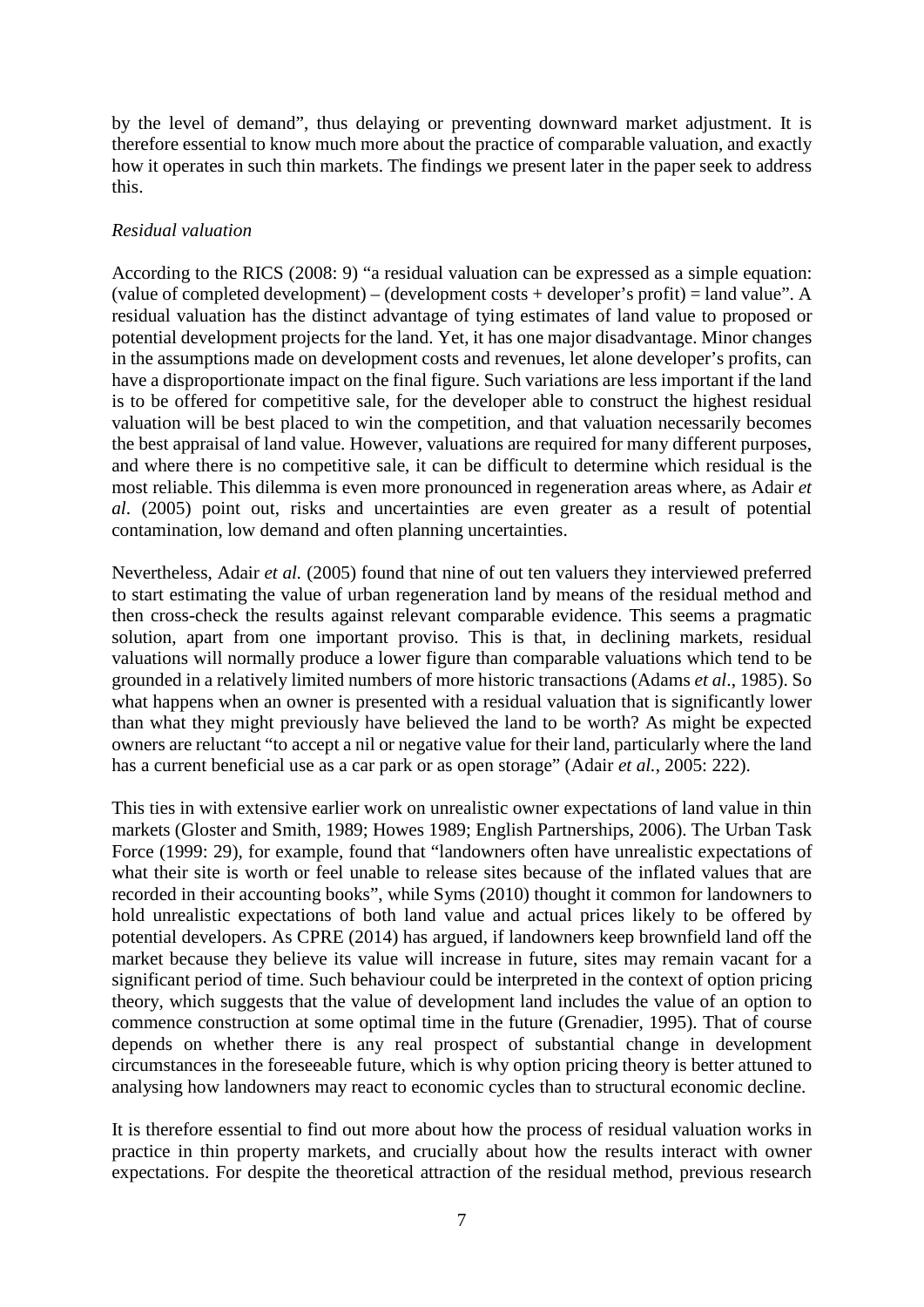suggests that it is no less problematic than the comparable method in determining regeneration land value. Understanding this better is the focus of the work reported below. However, before turning to our research method and findings, it is important to reiterate that both the comparable and residual methods are socially constructed calculative practices that have significant implications for people's perceptions of what their land is worth, and thus on their willingness to engage with regeneration strategies.

### **3. RESEARCH APPROACH**

#### *3.1 The research location*

The research reported in this paper was designed to encourage senior and experienced surveyors to explain and reflect on how they attempted to value potential development sites (including redundant property suitable for redevelopment) in failing land markets. To avoid abstract discussion and encourage respondents to ground their evidence in specific and related examples, it was decided to focus the research on one particular failing market. This was identified by reference to the Scottish Vacant and Derelict Land Survey (SVDLS). This survey, which has been published by the Scottish Government on a continuous annual basis since 1993, with earlier initial surveys having been undertaken in 1988 and 1990, provides a valuable time series of overall trends in vacancy and dereliction in Scotland. It also informs the strategic allocation of the Scottish Government's £9.4 million Vacant and Derelict Land Fund and helps the Government monitor the success of policies intended to reduce vacancy and dereliction. Drawing on information supplied by local authorities, SVDLS aims to record all sites of 0.1 hectares or more in Scotland that are either vacant and located within a settlement, or derelict. According to the most recent SVDLS (Scottish Government, 2019), in 2018 vacant urban land in Scotland totalled 1,992 hectares spread across 1,619 separate sites, while derelict land totalled 9,044 hectares spread across 1,929 separate sites.

The research was deliberately focused on the location with the highest concentration of vacant and derelict land of any local authority administrative area in Scotland – the City of Glasgow - in which 1,005 hectares of either vacant or derelict land was recorded on 721 separate sites in 2018 (Scottish Government, 2019). This represents the equivalent of 5.75% of the total land area of the city. However, urban vacancy and dereliction is not spread evenly through the city, but heavily concentrated in particular parts of Glasgow, of which the area approximately two miles immediately to the north of the city centre is a prime example. This study area, which we refer to hereafter as 'North Glasgow', was selected as the focus of our discussions with senior surveyors having substantial experience in valuing development land.

North Glasgow was historically an important centre of heavy and general manufacturing, with railway engineering, iron foundries, whisky distilling and power supply, for example, previously providing large-scale employment for those living in adjacent dense tenement housing. Much of the latter was redeveloped into systems-built estates constructed by the City Council in the 1960s and 1970s, but many of these have themselves now been demolished. In recent decades, the area has suffered very significant deindustrialisation (see Figure 1), but remains home to a number of mainly low-income communities. With almost 120 hectares of vacant and derelict land within a relatively small area, people of North Glasgow experience an immediate daily sense of urban abandonment. Approximately 80% of its unused land is classified as derelict. This is generally concentrated on larger sites, and is primarily attributable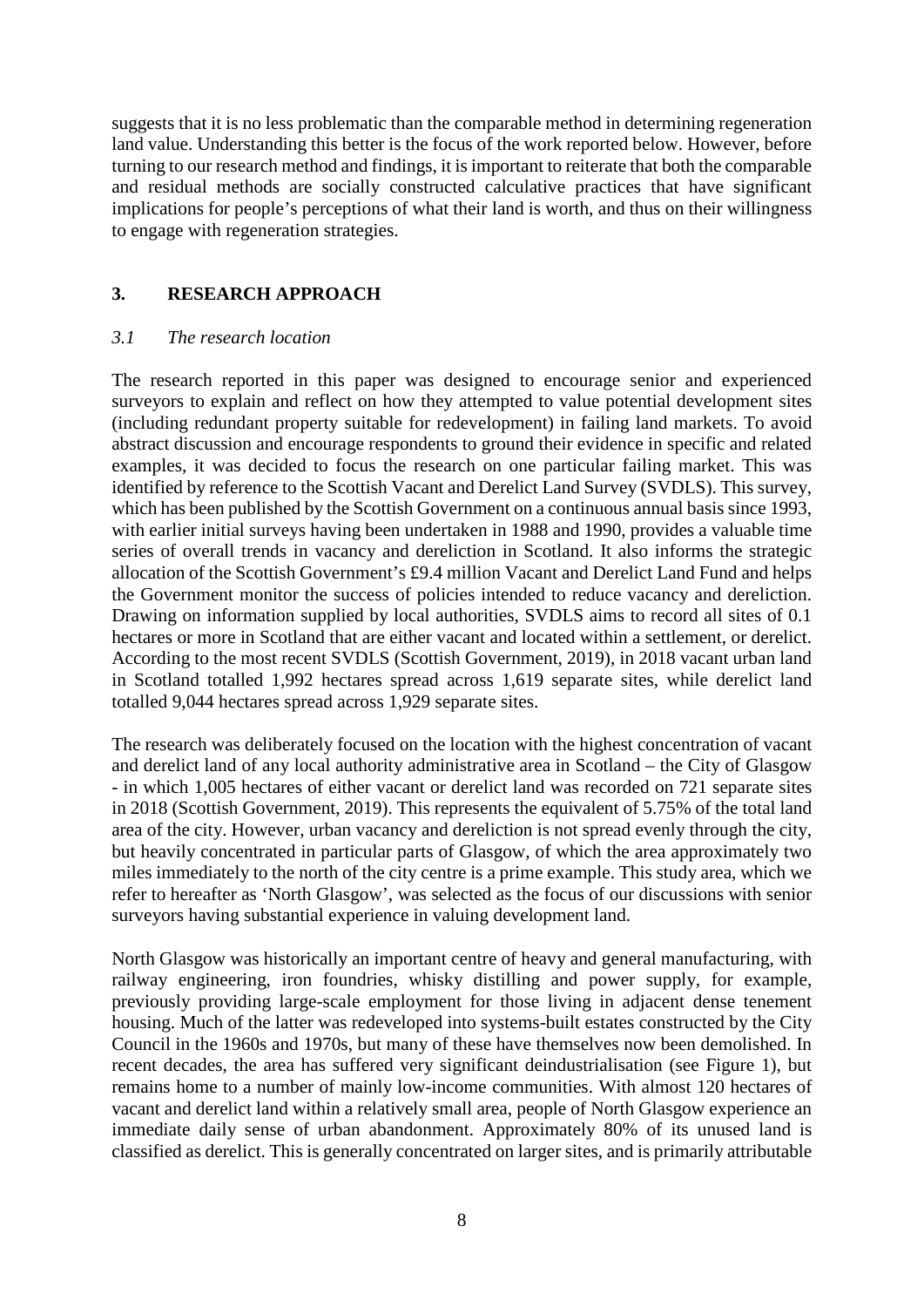to previous industrial contamination, with some having been temporarily grassed over. The remaining unused land is classified as vacant and is generally concentrated on smaller sites.



Figure 1: An example of the legacy of deindustrialisation in North Glasgow

Market failure within the area has been evident in the near absence, until very recently, of private development, due partly to difficult ground conditions but primarily to negative perceptions and lack of confidence in its future. Indeed, very little private-sector housing development has taken place in recent decades across the study area, apart from one site of 83 two- and three-bedroomed homes, which a national housebuilder commenced in 2017 in the north of the area with assistance available for selected purchasers from the Scottish Government's Help to Buy (Scotland) Affordable New Build Scheme.

Major public-sector intervention is currently concentrated on two sites in the southernmost part closest to the city centre. The first of these, Sighthill, involves a £250 million redevelopment of a 1960s local authority housing estate originally built on a chemical waste dump, and is the largest of eight 'Transformational Regeneration Areas' currently underway in the city. Extensive reclamation works across the whole of Sighthill will pave the way for almost 1,000 new homes, retail and commercial development, a new school and community campus and extensive parkland, along with new bridges to better connect to the city centre and adjoining districts. The programme is led by a strategic partnership between the Scottish Government, Glasgow City Council and Glasgow Housing Association, with the latter having already built an initial 141 social homes for rent. Agreement has now been reached with a national housebuilder to build a further 198 homes for mid-market rent and 628 for sale, with that development expected to commence in mid-2019.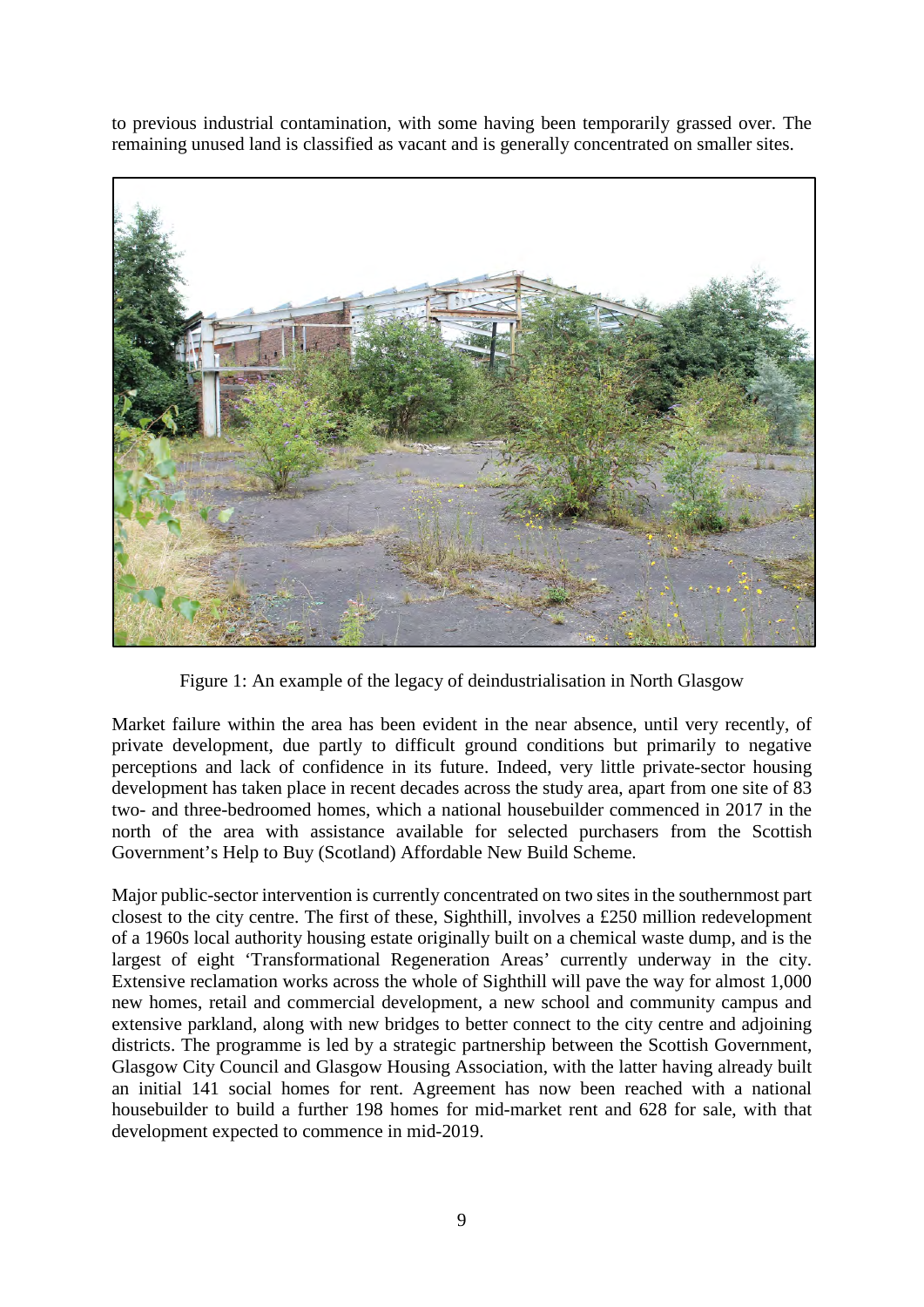Slightly further to the west, but again close to the city centre, is Port Dundas, where the redevelopment of 11 hectares of former industrial land, previously occupied by Diageo as whisky distillery, commenced in October 2018 with a target of 600 new private homes. Here, remediation works are publicly-funded to the tune of £5.6 million by the Glasgow City Region City Deal. However, the extensive areas of vacant and derelict land elsewhere in the study area, which are neither in such close proximity to the city centre, nor underpinned by substantial public-sector investment, still generate very little private-sector interest. These include a 26 hectare area of vacant and derelict land at Cowlairs, previously occupied by cleared housing and recreational uses, and over 17 hectares of derelict land on the site of the now demolished Ruchill Hospital (see Figure 2). Significantly, like several other vacant and derelict sites in the vicinity, 40 of the 43 combined hectares at Cowlairs and Ruchill Hospital are listed in the most recent SVDLS as capable of short-term development. As this suggests, market failure across North Glasgow is thus evident primarily in the very substantial excess of available development land above current demand.



Figure 2: Derelict land at the former Ruchill Hospital, North Glasgow

# *3.2 Research method*

The research itself focused on chartered surveyors based in Glasgow with known experience in the valuation of development land within the north of the city. Almost all surveyors with this particular expertise are likely to be employed by professional firms, public organisations or property development companies, rather than work on their own independently.

The basic research population was therefore drawn from the list of firms of chartered surveyors regulated by the RICS and having a Glasgow address. This produced an initial total of 103 companies. However, many of these companies specialise in building surveying, quantity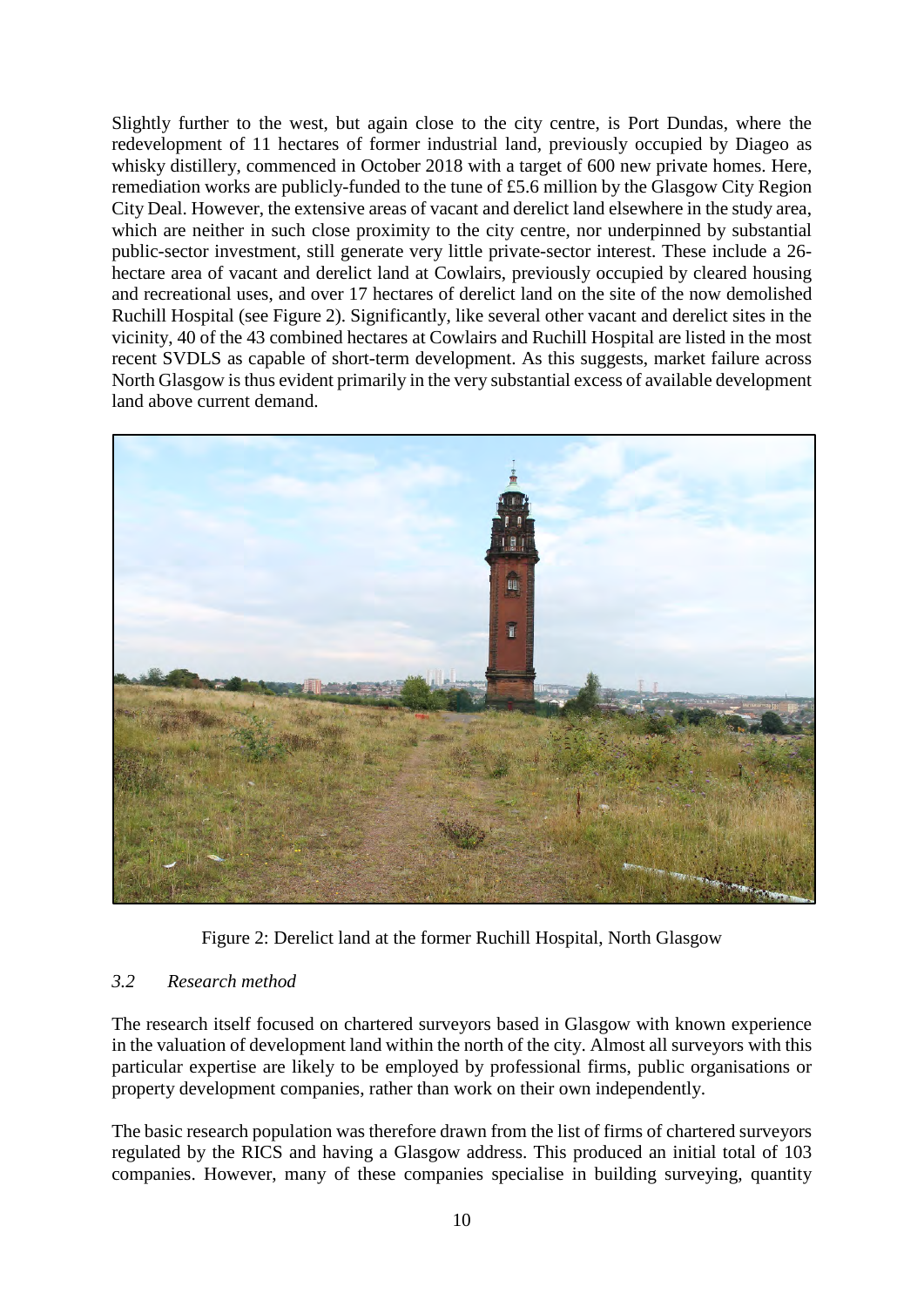surveying and other specialist areas and do not undertake valuation work. Others undertake particular types of valuation work, such as for residential mortgages, and have little or no expertise in valuing development land. In comparative terms, the number of RICS-regulated firms located in Glasgow reflects the city's standing as one of the UK's eight major regional property markets outside London (Cushman and Wakefield, 2018). While it is likely that the mix, expertise and working methods of Glasgow firms are broadly similar to those found in the other seven major markets (Birmingham, Bristol, Cardiff, Edinburgh, Leeds, Manchester and Newcastle), we did not collect any specific data to verify this.

By eliminating all regulated firms in Glasgow not involved in the valuation of development land, the initial population of 103 companies was reduced to 19. Two well-known Glasgow valuation firms that employ chartered surveyors but which for particular reasons are not currently registered with the RICS were added to this list, making a total of 21.

Of these 21 firms, 14 have offices across the UK (and often well beyond), and 7 operate only in Scotland, and are generally smaller. The sample was structured to reflect this diversity of firm location and size. A random sample of three UK-wide companies and two Scottish ones was selected for interview, and an approach was then made, inviting the firm to nominate a director or other senior member with expertise in the valuation of development land. On occasions when this invitation was refused, a replacement firm in the same category was selected randomly.

Three public organisations with experience in valuing development land, namely the City Council, Clyde Gateway Urban Regeneration Company and the District Valuer, were identified and approached for interview, and two of these organisations agreed to be interviewed.

The final four valuers interviewed were all chartered surveyors working for development companies in Glasgow. There is no single source from which it is possible to compile such a population, but the total number is unlikely to be large as many development companies rely on professional valuation firms for this work, rather than employ chartered surveyors in-house. It was therefore decided to approach four chartered surveyors directly who were known by the researchers to be employed by development companies in Glasgow and to have experience in valuing development land.

The main ethical issues for the research involved maintaining the anonymity of interviewees and ensuring their informed written consent. On this basis, an ethics application was submitted to, and approved by, the College of Social Sciences Research Ethics Committee at the University of Glasgow.

In summary then, of the 11 interviews, three were conducted with UK-wide professional firms, two with Scottish-based professional firms, two with public-sector organisations, and four with development companies. Where we refer in this paper to quotations from particular interviewees, we do so by reference to the order in which the interviews were undertaken, which was as follows:

- Interview 1: Development company
- Interview 2: Development company
- Interview 3: Scottish-based professional firm
- Interview 4: Scottish-based professional firm
- Interview 5: Public sector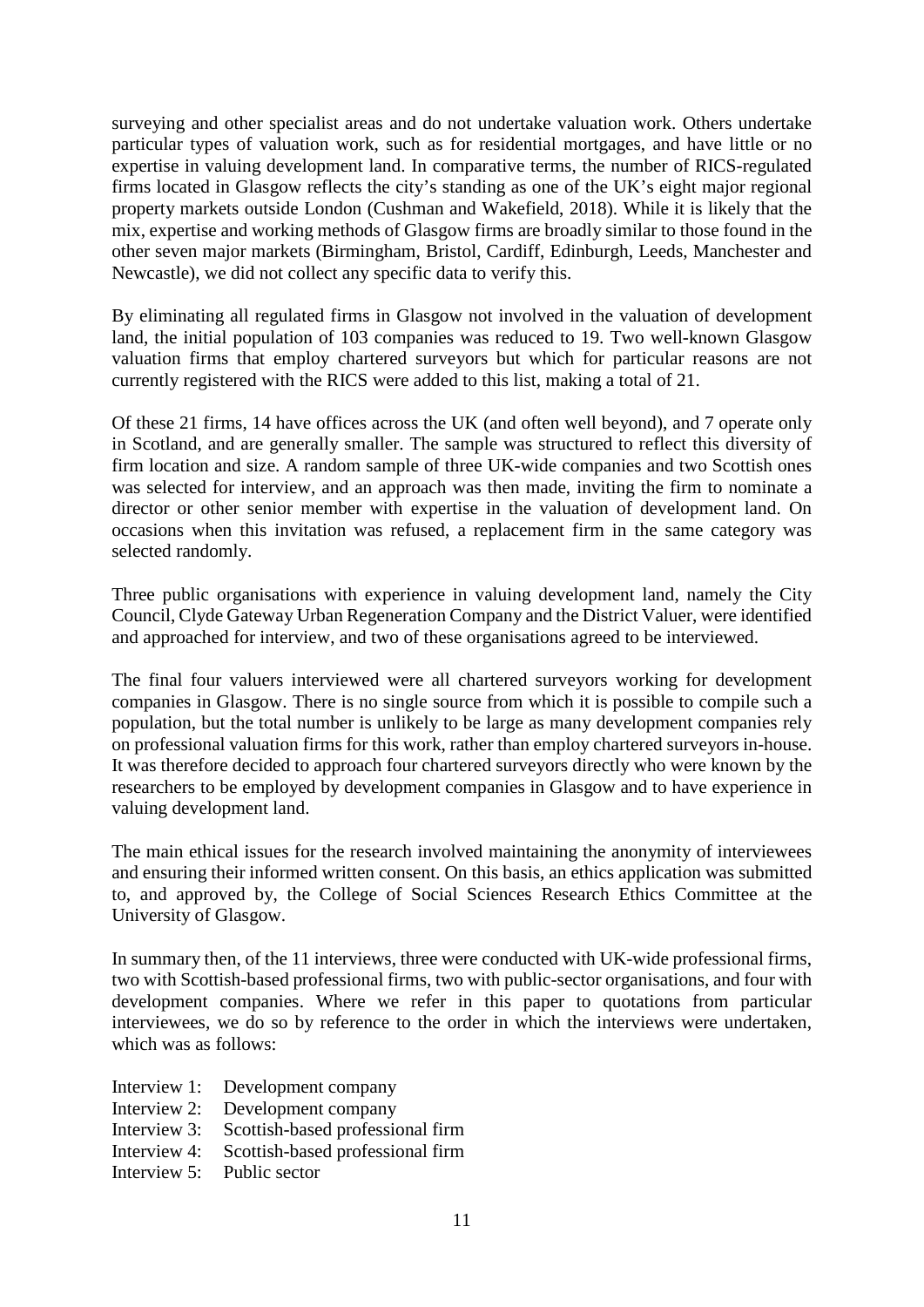Interview 6: UK-wide professional firm Interview 7: Development company Interview 8: Development company Interview 9: UK-wide professional firm Interview 10: UK-wide professional firm Interview 11: Public sector

All interviewees were asked the same seven questions, which focused specifically on their likely approach to valuing vacant or derelict land in North Glasgow. The first four questions asked interviewees to choose between pre-selected answers, while the final three were openended. All eleven interviews were recorded and transcribed, producing some 54 pages of detailed interview evidence. This evidence was systematically analysed against some 43 keywords or phrases, using NVIVO software. These key words were generated from two directions. Around two-thirds repeated, or virtually repeated words used in the interview questionnaire, which had itself been derived from the analysis of previous research findings in the field. These include words such as 'comparable', 'contamination', 'expectations' and 'residual'. Roughly the other third were generated by participants themselves and these tended to include terms in common professional usage but not well covered in the academic literature, such as 'due diligence', 'no scheme world' and 'oven ready'. Analysis of the material gathered on each keyword enabled common, linked and dominant patterns of response to be identified, which were then grouped into the five themes presented in the next section. These relate to, and expand upon, the key issues raised (and often left unresolved) in the review of literature reported earlier in the paper.

# **4. EMPIRICAL EVIDENCE FROM NORTH GLASGOW**

As previously mentioned, North Glasgow contains among the highest concentration of vacant and derelict land in the whole city. This section draws on the interview evidence to explore what kind of market, if any, exists in land in this area, how perceptions of market value are constructed and by whom, and what policy approaches - in the view of those interviewed – might best boost local development activity. In exploring these themes in turn, the fictional nature of 'land markets' in such locations becomes apparent.

# **4.1 Disinterest and inactivity as 'market' characteristics**

Almost all interviewees pointed to the lack of any real private-sector interest in buying land in North Glasgow. According to one "most of the house building industry doesn't want to go there even when local authority has put in infrastructure because the location is stigmatised" (7). Consequently, "there is very little evidence (of activity) since the recession" (5) and even "in the last 2 or 3 years there may be no transactions" (4). This produced "difficulty in working out who is in the market" (3) and lack of "clarity on market demand" (8). When pressed to specify the minimum number of potential purchasers needed to ensure some competition, one interviewee felt that "You would need to be very wary but around three parties would arguably make a market" (9). However, finding even one private-sector developer interested in site purchase was unusual since, according to another, "There are many choices for developers so why would they bother in investing in a difficult area where there is greater risk? (4)" The consequence of such lack of private-sector interest was that "Any site valuation will be restricted to a socially based scheme" (1). This meant most respondents with recent experience of valuing land in North Glasgow had acted on behalf of housing associations seeking public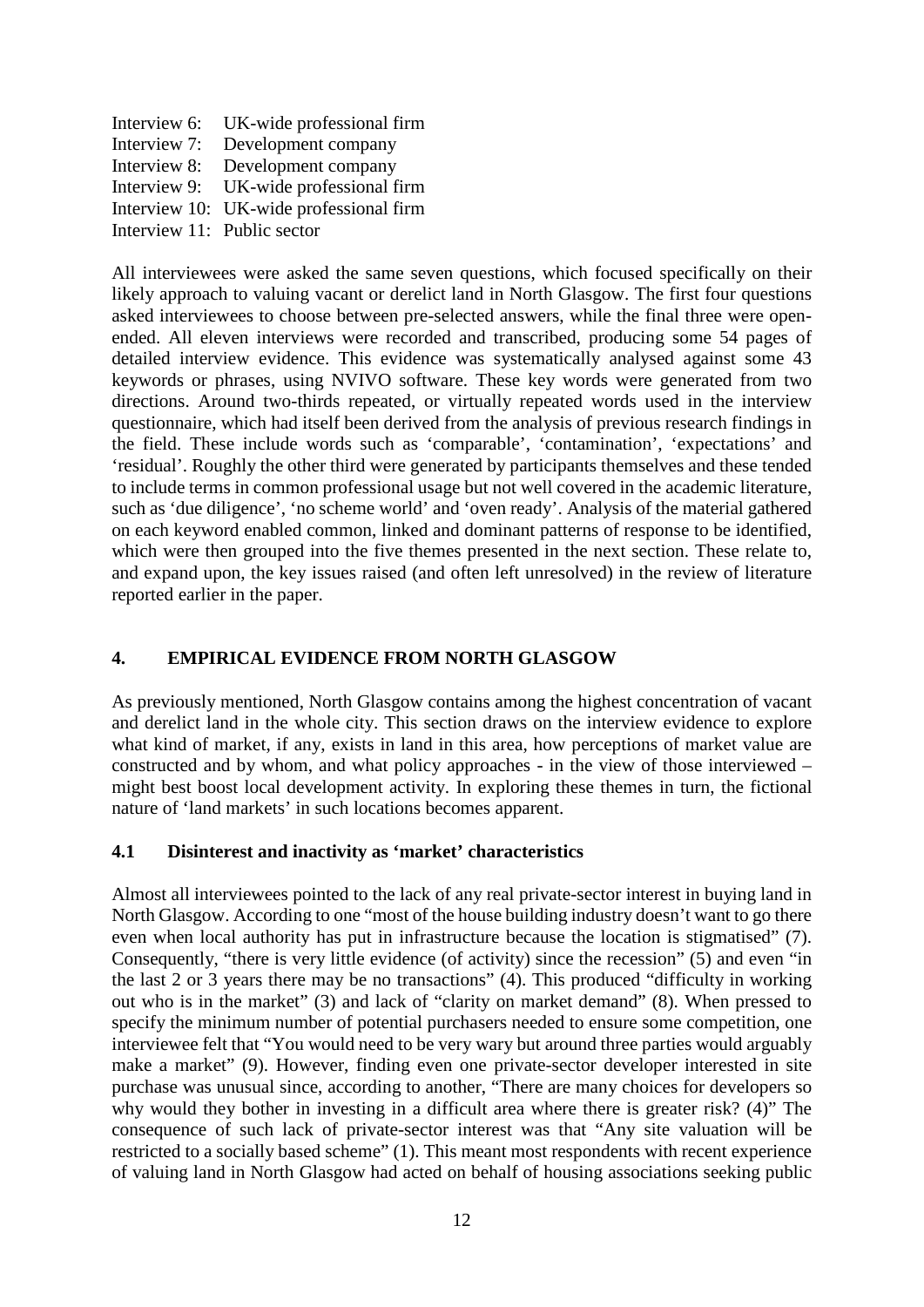subsidy to purchase land. In other instances, valuations were commissioned by lenders assessing whether land could be used as collateral for loan applications. In both cases, there was a presumption that valuations would conform to standard RICS rules and conventions which, as discussed earlier, can be problematic to apply in failing markets.

As subsequently discussed, several of those interviewed explicitly looked to the public sector to stimulate demand. They generally preferred to work in partnership with social housing providers, acting as building contractors rather than as speculative developers in their own right. Working closely with the public sector was thus seen by private developers as essential in containing risk and securing access to vital funding from the Scottish Government, on which the viability of any project so often depended. Although an open market valuation was usually essential to any funding application, due diligence required funders to depend on the professional independence of the valuer and their compliance with normal valuation rules, rather than necessarily question the valuation itself.

Market inactivity was much reinforced by lack of site-specific information, with planning potential, utility connections and especially ground conditions all creating substantial uncertainty. Although some ground problems derived from previous foundations and made ground, land contamination was widely considered to be a "massive issue" (11), since past uses in the area had included chemical works and a soap factory, which in one case resulted in what "is basically sulphur coming up through the ground" (11). However, what most concerned interviewees was not contamination per se, but the lack of any accurate information on its nature and extent or likely remediation cost. As subsequently discussed, finding ways to cope with such missing information become an essential aspect of constructing the perception of normality.

Theoretically, this cocktail of developer disinterest and uncertain remediation costs might be expected to produce the simple answer that most land in North Glasgow had very little positive value, with some having negative value. In this context, understanding how professional valuers assess what they believe land is worth in such circumstances, to which we now turn, is crucial in explaining why the operation of land markets in practice does not necessarily reflect basic economic theory.

# **4.2 Heroic attempts to compare 'like' and 'unlike'**

Professional valuers are at their most comfortable when they can find plenty of comparable evidence from similar properties that have sold recently against which to benchmark any property they are asked to value. However, all the valuers interviewed identified major problems in seeking to value land in North Glasgow by the comparable method. There were two main reasons for this.

First, as one interviewee emphasised, "If only direct comparisons were so easy. Every site is different" (1). Differences were both locational and site-specific. Locationally, "It is very seldom that two sites are comparable. There will be some differences. Different adjoining properties – very downmarket area or better quality housing" (3). While such locational differences apply to many different kinds of property (even though they may be accentuated on brownfield land), site-specific differences are particularly significant in areas such as North Glasgow. These arise from the already-mentioned uncertainties around remediation costs. "The very nature of brownfield land makes it difficult to get like for like – contamination and other technical matters makes it very difficult to say whether the sites are comparable. I am always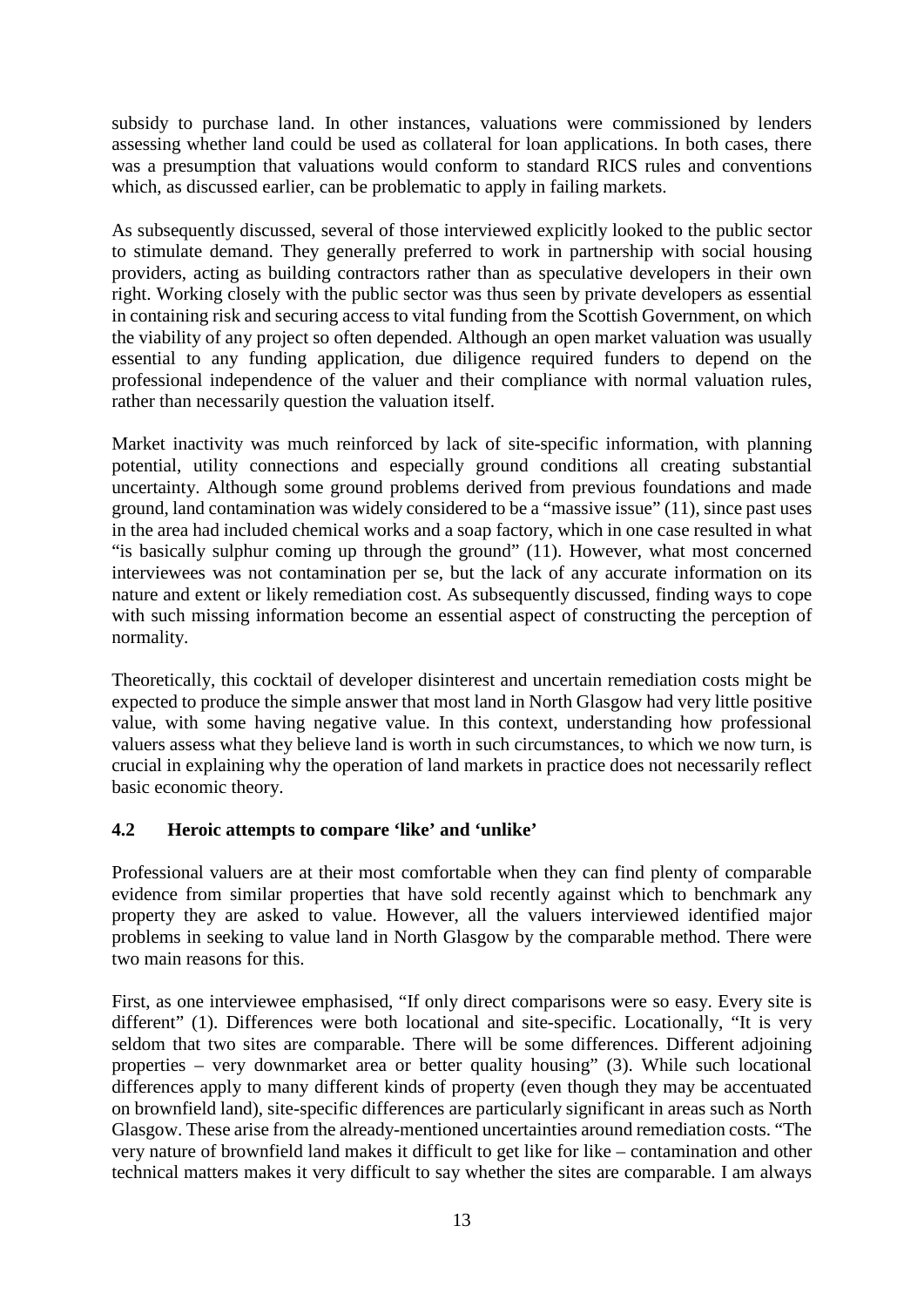very wary on comparables for that reason" (2). Interestingly, almost all of those interviewed were reluctant to get drawn into pricing 'abnormalities'. Instead, the preferred approach was to provide "a 'headline' figure but make a note reporting that there are likely abnormal costs which may be higher than the value" (5).

However, it was widely known that banks, whose lending policies are often crucial in sustaining any level of value on potential development sites, now demand greater valuation certainty following significant property losses experienced as a result of the 2008-09 recession. As one interviewee explained: "the trouble is the bank will not accept such an approach or assumptions. Banks will say we want it clarified. Therefore, the customer is expected to undertake investigation works at risk. This is unlikely to occur" (3). Yet, even when environmental consultants were commissioned "The difficulty in investigations is that one cannot cover all uncertainties. Recently, (there's been) more sophistication in site investigations. For this reason, investigations can produce results that would not have necessarily been found some five years ago. However, it isn't possible to get to an absolute figure. Some assumptions have to be made" (2). Valuers were thus torn between the banks' insistence for certainty on remediation costs and the technical and financial demands involved in meeting such requirements. Bank caution thus framed and constrained market activity by limiting participation to those with enough equity to be able to undertake detailed site investigations at their own risk and/or purchase land speculatively. Such large-scale developers are usually more interested in greenfield out-of-town locations where they perceive equity can be invested with lower risk and greater return than in places like North Glasgow.

Without much immediate comparable evidence in North Glasgow, valuers had to rely on evidence drawn more widely over space and time, deploying their 'best professional judgement' to "adjust the evidence to reflect the specific circumstances" of the site to be valued (9). Such heroic attempts to compare 'like' and 'unlike' were the second reason why comparable valuation proved highly problematic in North Glasgow. Rather than accept that valuation by comparison is an almost impossible task in such locations, interviewees tried to wrestle with whatever distant evidence they could collect in the belief that "Valuation is an art and a science which relies on judgement as well as core evidence" (9). This was no simple task since it required valuers to judge which particular figure to select out a range of potential outcomes, having first evaluated all relevant influences on value. Since such decisions could make all the difference to whether projects were funded or not, and might well be referenced in subsequent valuations, the exercise of professional judgement was central to the valuer's role as market maker.

When asked to specify the most spatially distant comparable transaction they would consider relevant and appropriate for North Glasgow, only three of the eleven interviewees drew the boundary at two miles or less. One was prepared to look for comparables up to five miles away, but the remaining seven were willing to search much further afield. One expressed a willingness to look at transactions in Edinburgh, some 40 miles away, and another would look as far as Dundee, some 80 miles away. Such behaviour might best be described as 'clutching at market straws', especially as market conditions in both of these distant cities are hardly comparable to those in North Glasgow. Emphasis was thus placed on finding comparables with similar past or intended future uses, irrespective largely of distance. One interviewee, for example, if asked to value a redundant bus garage with redevelopment potential in North Glasgow, would have no hesitation in seeking transaction evidence on former bus garages over a distance of at least five miles from the area. Others, in valuing land for social housing in North Glasgow, were quite ready to look at social housing projects in neighbouring local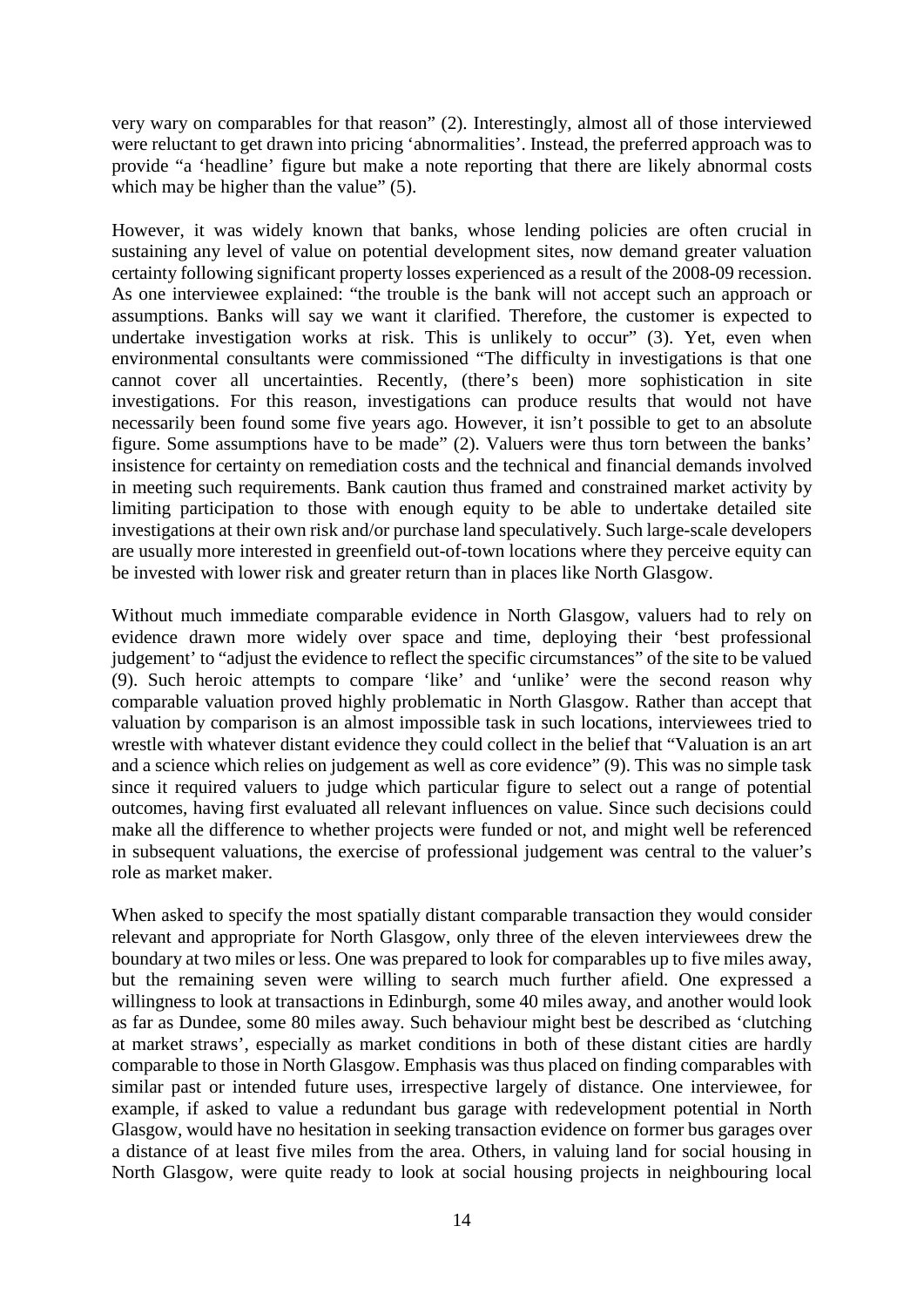authorities, while acknowledging the need to make some adjustment if grant levels differed. Significantly, in the absence of any standard or agreed method for adjusting for such distant evidence, strong emphasis was placed on the judgement and experience of the individual valuer in determining what land might be worth in North Glasgow.

Interviewees were also asked to specify how far back they would go in time for comparable evidence. Five of the eleven specified 18 months or less as a maximum time period, while another two thought up two years would be reasonable. However, recognising the lack of any recent evidence, three interviewees were prepared to look at transactions up to three years previously, while another commented that: "In last 2 or 3 years there may be no transactions. Transactions say five years ago should be weighted depending on the circumstances at that time. Happy to go back providing I can assess the circumstances" (4). Once again, more confidence appeared to be placed in the professional ability of valuers to adjust evidence than on the robustness of the evidence itself. The more static the market, the more confident valuers seemed to be in making such adjustments, which again framed subsequent perceptions of market conditions.

It was almost impossible to reach a nil or negative value through the comparable method. In part, this was because all land was considered to have a 'scrap' value as "some people would buy sites and cap the ground … and use it for say car wash etc" (4). Of course, in an area such as North Glasgow, demand for car washes, surface car parking and the like is strictly finite, and certainly nowhere near the extent of available land supply, so resort to some minimum scrap value for land was yet another example in which false perceptions of normality were constructed. Moreover, there were also strong cultural and institutional reasons for wanting to maintain positive land values, reflected in comments that "The Council would not welcome that the land has no value at all. The Council is of the opinion that there is always some value" (11). Yet, as this section has shown, discovering that value through the comparable method was really quite problematic. This meant that four of the valuers interviewed, working mainly but not exclusively for developers, would not use comparison at all in valuing land in North Glasgow. We therefore now turn to see if the residual method of valuation offered any better alternative.

# **4.3 Reconciling residuals with owner expectations**

All interviewees, if asked to value vacant or derelict land in North Glasgow, would undertake a development appraisal, thus using the residual method of valuation. This was the sole method deployed by the four interviewees who refused to use the comparable method in such locations. The other seven, aware of the potential frailties of residual valuation, used the comparable method as a cross-check, but varied in which method they preferred if differences arose.

Residual valuation requires the valuer to take account of likely development costs and revenues. This task is easier if the valuation relates to a specific development proposal already intended to be built on the land. However, in most cases, valuers had to construct a notional proposal that depended on some perception of market normality and reflected their own view of how the site might most realistically be developed. In this case, any estimates of costs and revenues are more artificial. Crucially, this approach is "essentially an appraisal as it is not independent" (1). This is because, costs and revenues (and indeed other inputs such as the rate of interest) will vary from one developer to another. Moreover, even a single developer may change their view of costs and revenues depending on the strength or otherwise of their current business, as "If within the cycle of our construction we need to be more aggressive because we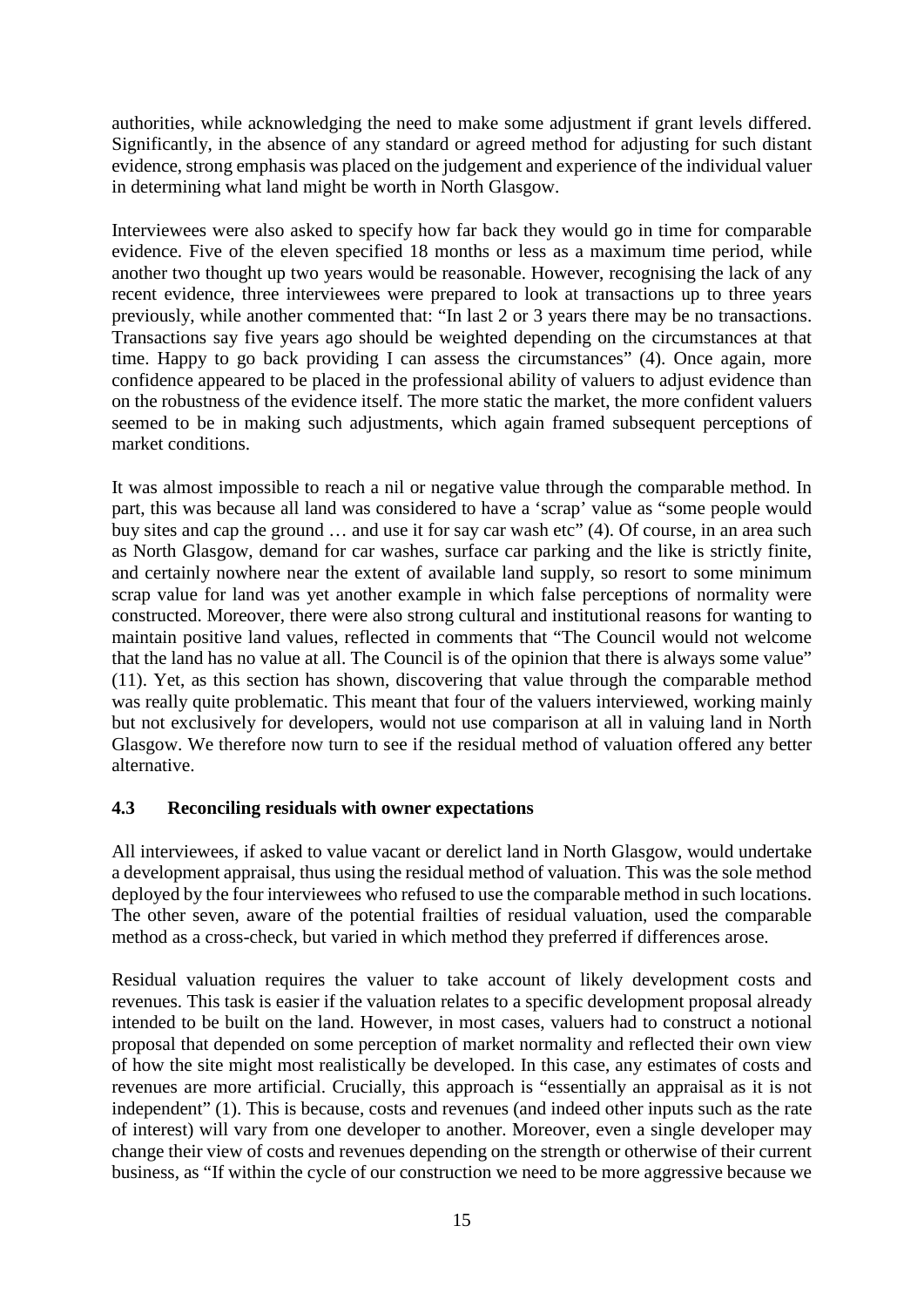need the work then arguably we will slither the land margins [land value] in order to help make the investment happen. Similarly if we have lots of work then we would be less aggressive" (1). In places such as North Glasgow, relatively modest revenues coupled with uncertain (or potentially exceptional) remediation costs were likely to generate cautious residual valuations. Development prospects thus depend on whether residual values are sufficient to tempt existing owners to sell.

Here, four interviewees highlighted the unrealistic expectations of existing owners, especially those who originally acquired the land before the 2008-09 recession. According to one interviewee: "So, the challenge with historic numbers is owners' expectations. In the case of values of 2006 and 2007 the owner will have expectations beyond current reality… (This) is relevant when land owner has a historic and higher value view and they don't want to do a deal with you... Aspirations of the owner are important and their aspirations have to be managed" (1). Another said "Expectations may be clouded by historic reasons (historic book value) which don't reflect current market conditions" (5). And according to a third: "What is important is (the owner's) desire/need to sell... (There is the) issue of historic book value. It is relevant as to whether a deal can be achieved. If you value on a residual basis and can prove to the vendor that is 'what it is worth', if his expectations are higher then he will say "I don't care I'm not selling" " (3). In short, owners were often determined to cling on to their own historic perceptions of value, even where valuers produced evidence of structural market adjustment. Thus, although residuals are grounded in appraisals of likely development potential, they serve to highlight the divide between what a developer would be willing to pay for land in North Glasgow and what existing owners believe it is worth. In the context of this divide, we now turn to explore how, in the view of those interviewed, local development activity might be best stimulated.

# **4.4 Tackling land market failure**

Interviewees who commented on how land market failure in North Glasgow might best be resolved, tended to look back to earlier regeneration policies that had prioritised large-scale public sector intervention and produced major physical transformations in Scotland's towns cities. One former employee of the Scottish Development Agency (which had been at the forefront of such activity in the 1980s and 1990s) explained how "we acquired from land dealers and invested in making land good, regenerating it, putting in infrastructure and then selling to developers … creating 'oven ready' lower risk development opportunities." He felt that even now "The way forward would be incentives / inducements either direct intervention by public authorities or tax breaks" (3). Another interviewee (7) pointed to the Crown Street regeneration project in Glasgow, a well-known exemplar from the 1990s, which was driven forward as a public-sector initiative by Glasgow Development Agency, Glasgow City Council, Scottish Homes and the New Gorbals Housing Association. A more recent organisation, the Clyde Gateway Urban Regeneration Company (which reports directly to the Scottish Government), was also singled out as a regeneration champion since it "can deal with all of the stuff including contamination, drainage, land assembly. Clyde Gateway dealt with all the difficult sites but it did require considerable funding" (5). Nevertheless, apart from the major redevelopment programmes already underway at Sighthill and Port Dundas, no plans for further such intervention in North Glasgow currently exist. A view was also expressed by two interviewees (7 and 8) that a large-scale private-sector land developer might be able to achieve a similar scale of transformation, if it could act as "a master developer enabling things to happen with a builder building houses." Ironically, however, the belief that the public sector would eventually have to rescue North Glasgow through large-scale intervention may have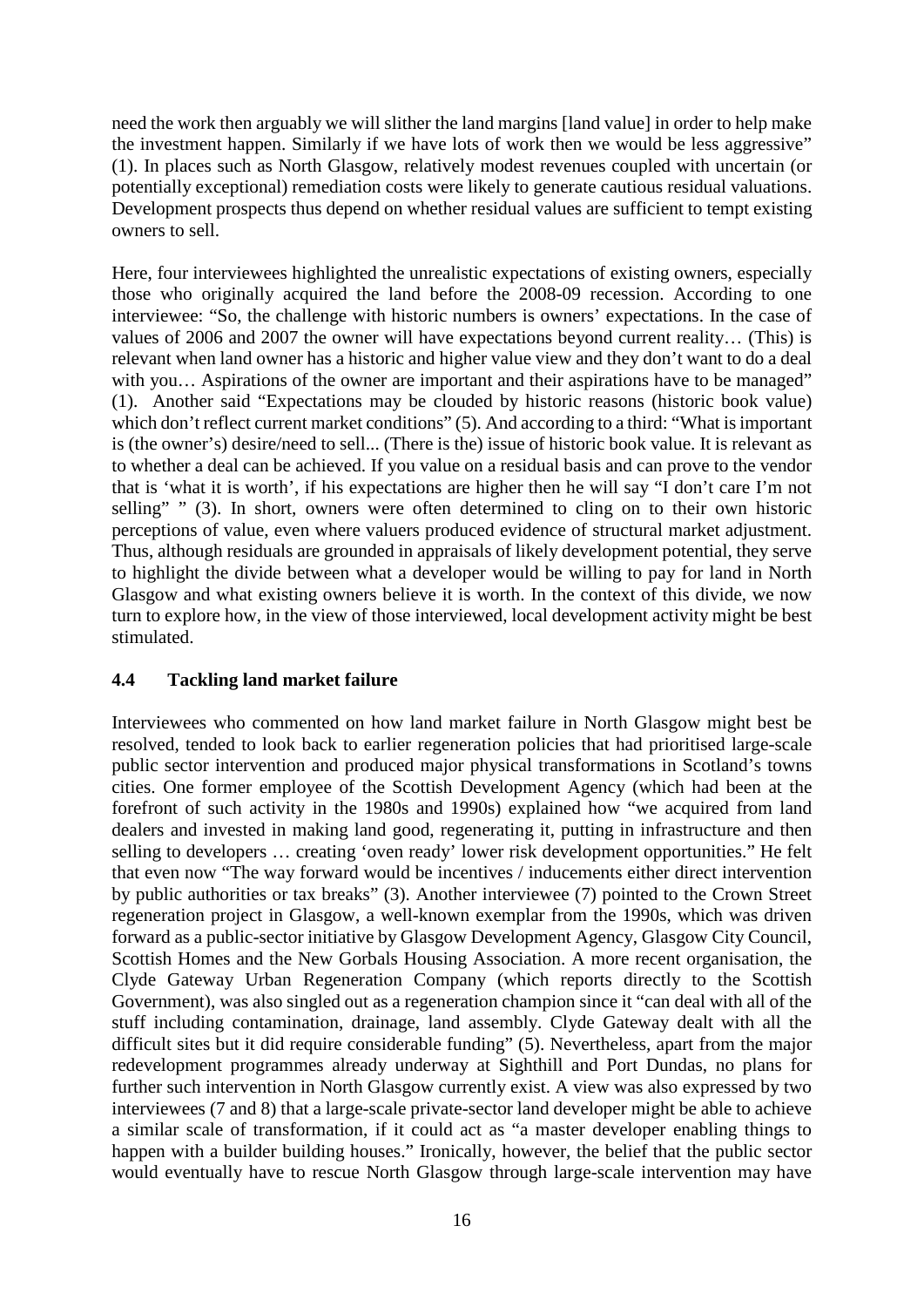underpinned perceived land values in the area, although such a proposition would be extraordinary difficult to test.

### **4.5 Challenging perceptions of normality through deliberate policy reconstruction**

In 2014, the Scottish Government's Land Reform Review Group proposed that local authorities be given powers to require that land which has been vacant or derelict for some time be sold by public auction. These proposed powers were termed 'Compulsory Sale Orders' (CSOs) (Adams, 2017). It was argued that "… there comes a point when it is no longer in the public interest for an owner to retain land and property indefinitely, without use or sale … Public auctions arguably provide the most effective means to ascertain a fair price for vacant land and property, especially at a time of economic restructuring. They cut through the inherent difficulties involved in the valuation of such assets, which arise because actual transactions in vacant urban land are relatively few in number … sellers are often reluctant to go to auction because the price achieved may well be lower than that which they believe to be achievable by waiting indefinitely for a purchaser. But, from a public interest perspective, this is precisely the point" (Land Reform Review Group, 2014: 123).

CSOs thus represent a deliberate attempt to reconstruct urban land markets through generating more actual land sales (and consequent transaction evidence), rather than by tackling market failure thorough large-scale public expenditure. The proposal was subsequently accepted by the Scottish Government, with legislation now awaited, although at the time of our interviews, it has received only limited initial reaction from the valuation profession. We therefore tested the response of interviewees to what was potentially a radical change to ownership rights and perceived market normality.

In response, six interviewees felt that CSOs would reduce or depress land values, although the only benchmark suggested for this view was the compensation levels payable under compulsory purchase. This is perhaps no surprise, given the inherent difficulties identified above in making any independent assessment of land value in areas experiencing market failure. It was further argued that CSOs would involve 'forced' sales that would breach the owner's property rights. Some interviewees were also concerned that only cash buyers would participate in such auctions, especially if information about planning status and ground conditions was not widely available, and if grant aid was not be available on purchases made by CSO auction. Others felt that developers might be deterred from bidding by any requirement to move ahead quickly with a scheme if successful.

Although such criticisms of radical urban land reform from well-established market actors might well have been anticipated, they do offer useful warnings of what might happen if the policy is not implemented carefully. Indeed, they are addressed in the more recent report from the Scottish Land Commission (2018) on exactly how CSOs should be implemented. Significantly, although several interviewees appeared uncomfortable with the implications, there appeared to be some agreement that the introduction of CSOs would exert downward pressure on land prices in areas of market failure. Although interviewees were not asked to consider the broader implications of CSOs, the proposed reforms are deliberately intended to stimulate development activity in such areas, even by current owners, especially if it becomes apparent any financial return can be achieved only by investment and not by keeping the land inactive over a long period of time.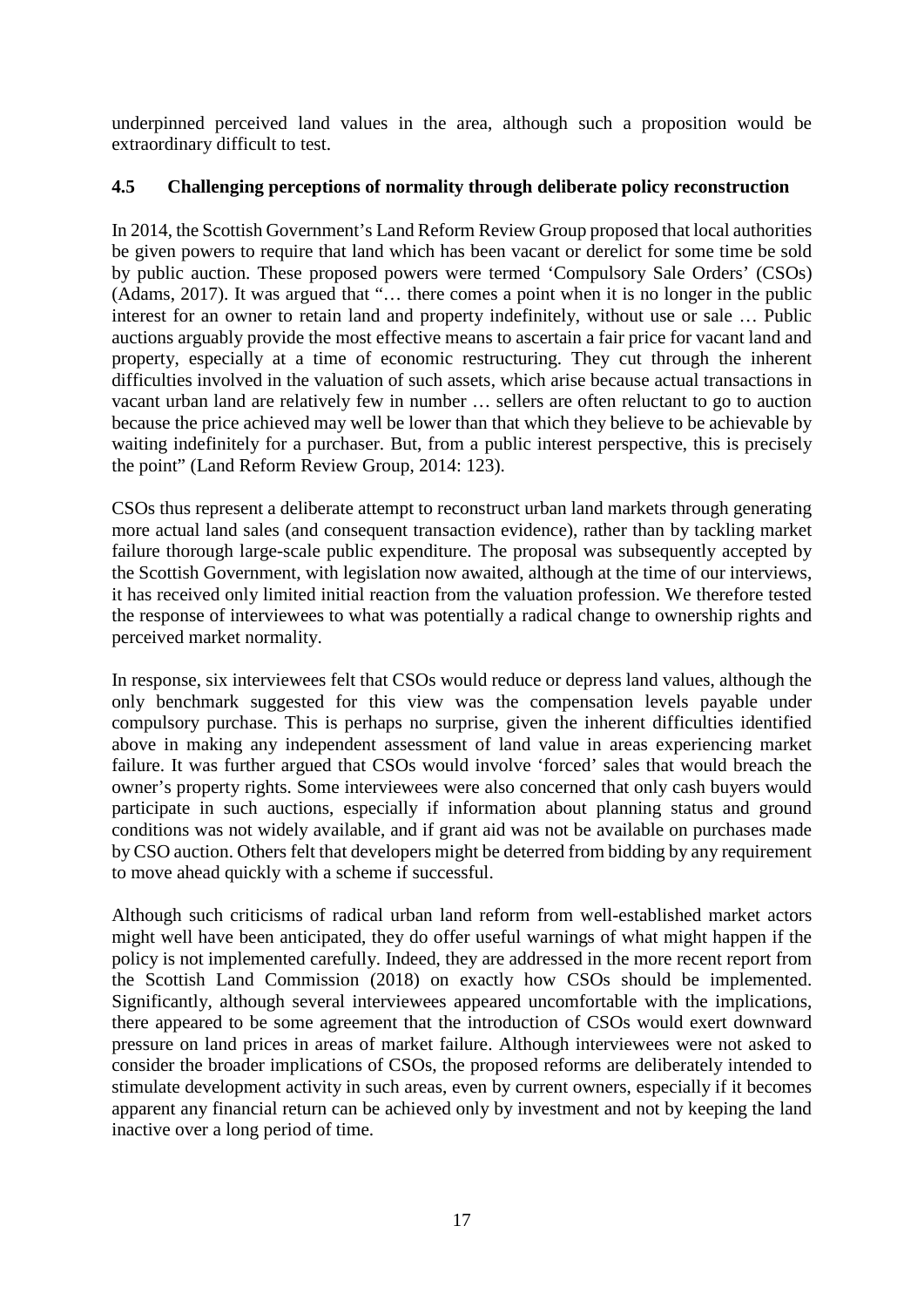### **5. CONCLUSIONS**

This paper has explored the processes by which those widely recognised to have the necessary professional expertise seek to assign some kind of value to land in 'thin' or 'fragile' markets. All the chartered surveyors interviewed for the research agreed that that no competitive market existed in land within the area to the north of the city centre where vacancy and dereliction are dominant. They struggled to find robust methods to assess land value, owing mainly to lack of transaction evidence and shortage of site-specific information. Despite this, they were still willing to place a value of land that theoretically might appear to have none. Interviewees seemed prepared to stretch their search for evidence back in time and across some considerable distance in space, believing that they could offer the necessary knowledge and expertise to apply such evidence to current market conditions in North Glasgow. Moreover, they tended to look back to places where such problems had been solved by large-scale public-sector intervention and found it difficult to relate to the radical innovation of compulsory sale that might ensure more realistic land pricing in future. The paper therefore confirms and extends earlier research on valuation in thin markets, while offering significant new evidence on the strategies deployed by valuers in seeking to maintain some perception of market normality.

As key market makers, professional valuers are clearly embedded within, and indeed help to reinforce, a culture of perceived normality that requires a value to be placed on land, whether or not any real market exists at all. Theoretically, we suggest that the norms, customs, and conventions though which this culture becomes manifest both draw their strength from the powerful underlying regime of formal professional rules and guidance, but also provide the means by which that regime is interpreted and stretched as circumstances require.

Here, a specific institutional conduit powerfully connects regimes and cultures in market making. This is the particular emphasis placed on breadth of experience and professional judgement in the process of valuation, evident not only in the written guidance from the professional body but also in the expectation of clients. Where information is missing, incomplete or incoherent, valuers are expected by lenders, housing associations and other market actors to fill in the gaps and create the perception of value even in the midst of market failure. In North Glasgow, this was reinforced by the reluctance of the City Council and of some existing landowners to accept that, in reality, much of the land there probably has a nil or negative value. In short, while valuers may appear content to script markets and market conditions through the exercise of their own professional judgement (and in a way that becomes almost self-reinforcing as those judgements are subsequently picked up and requoted by other valuers), the role of other market actors in demanding this type of performance from the valuation community should never be underestimated.

#### **REFERENCES**

ADAIR, A., HUTCHISON, N., BURGESS, J. and ROULAC, S. (2005) 'The appraisal of urban regeneration land', *Journal of Property Investment and Finance*, **23**, 213-233.

ADAMS, D. (2017) 'Tackling hardcore vacancy through compulsory sale orders', in Henneberry, J. (ed) *Transience and Permanence in Urban Development*, Chichester, Wiley-Blackwell, pp. 215-229.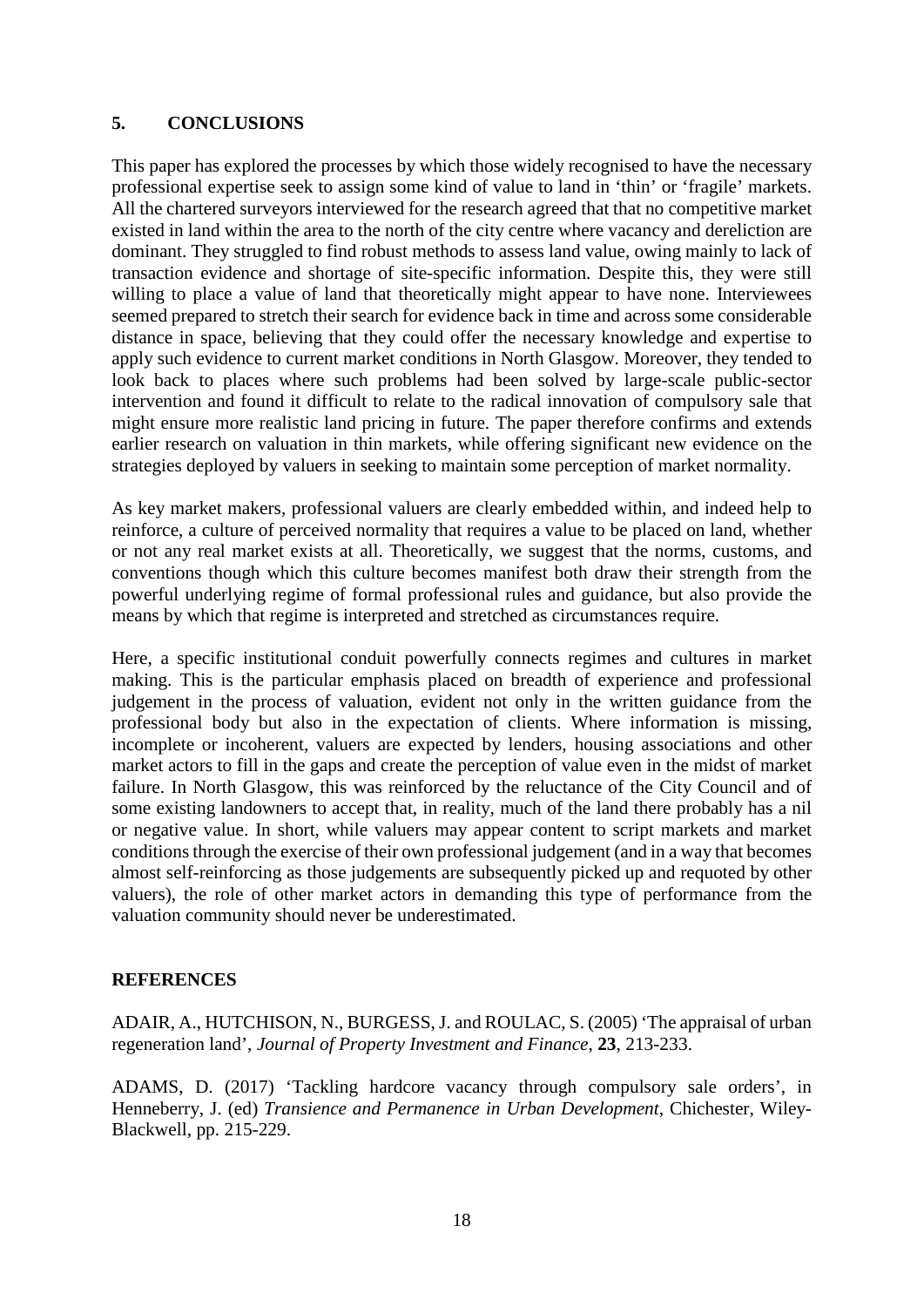ADAMS, D. and TIESDELL, S. (2010) 'Rethinking state-market relations in land and property development', *Planning Theory and Practice*, **11**, 187-207.

ADAMS, D., BAUM, A. and Macgregor, B. (1985) 'The influence of valuation practices upon the price of vacant inner city land', *Land Development Studies*, **2**, 157-173.

BAUM, A., CROSBY, N., GALLIMORE, P. MCALLISTER, P. and GRAY, A. (2000) *The Influence of Valuers and Valuations on the Workings of the Commercial Property Investment Market*, Paper given at RICS Cutting Edge Conference, London.

CPRE (2014) *Removing Obstacles to Brownfield Development*, London, Campaign to Protect Rural England.

CROSBY, N. (2000) 'Valuation accuracy, variation and bias in the context of standards and expectations', *Journal of Property Investment and Finance*, **18**, 130-161.

CROSBY, N. and HENNEBERRY, J. (2017) 'Valuation and evolution of new uses and buildings', in Henneberry, J. (ed) *Transience and Permanence in Urban Development*, Chichester, Wiley-Blackwell, pp. 185-198.

CROSBY, N., LIZIERI, C., MCALLISTER, P. and MARTIN, S (2009) *Issues in Property Investment Valuation: A Discussion Paper for the Investment Property Forum*, IPF Research Programme Short Papers Series, Paper 3, London, Investment Property Forum.

CUSHMAN and WAKEFIELD (2018) *UK Marketbeat 2018 Q1*, London, Cushman and Wakefield.

ENGLISH PARTNERSHIPS (2006) *The Brownfield Guide: A Practitioner's Guide to Land Reuse in England*, London, English Partnerships.

FISHER, J. D., GATZLAFF, D., GELTNER, D. and HAURIN, D. (2003) 'Controlling for the impact of variable liquidity in commercial real estate price indices', *Real Estate Economics*, **31**, 269-303.

GLOSTER, M. and SMITH, N. (1989) *Inner Cities – A Shortage of Sites*, London, RICS.

GRENADIER, S. (1995) 'The persistence of real estate cycles', *Journal of Real Estate Finance and Economics*, **10**, 95-119.

HEALEY, P. (1991) 'Urban regeneration and the development industry', *Regional Studies*, **25**, 97–110.

HENNEBERRY, J. and ROBERTS, C. (2008) 'Calculated Inequality? Portfolio Benchmarking and Regional Office Property Investment in the UK', *Urban Studies*, **45**, 1217- 1241.

HOWES, C. (1989) 'Special Report Land Assembly: Private Sector gets a Boost', *Chartered Surveyor Weekly*, 19 January 1989, 61-63.